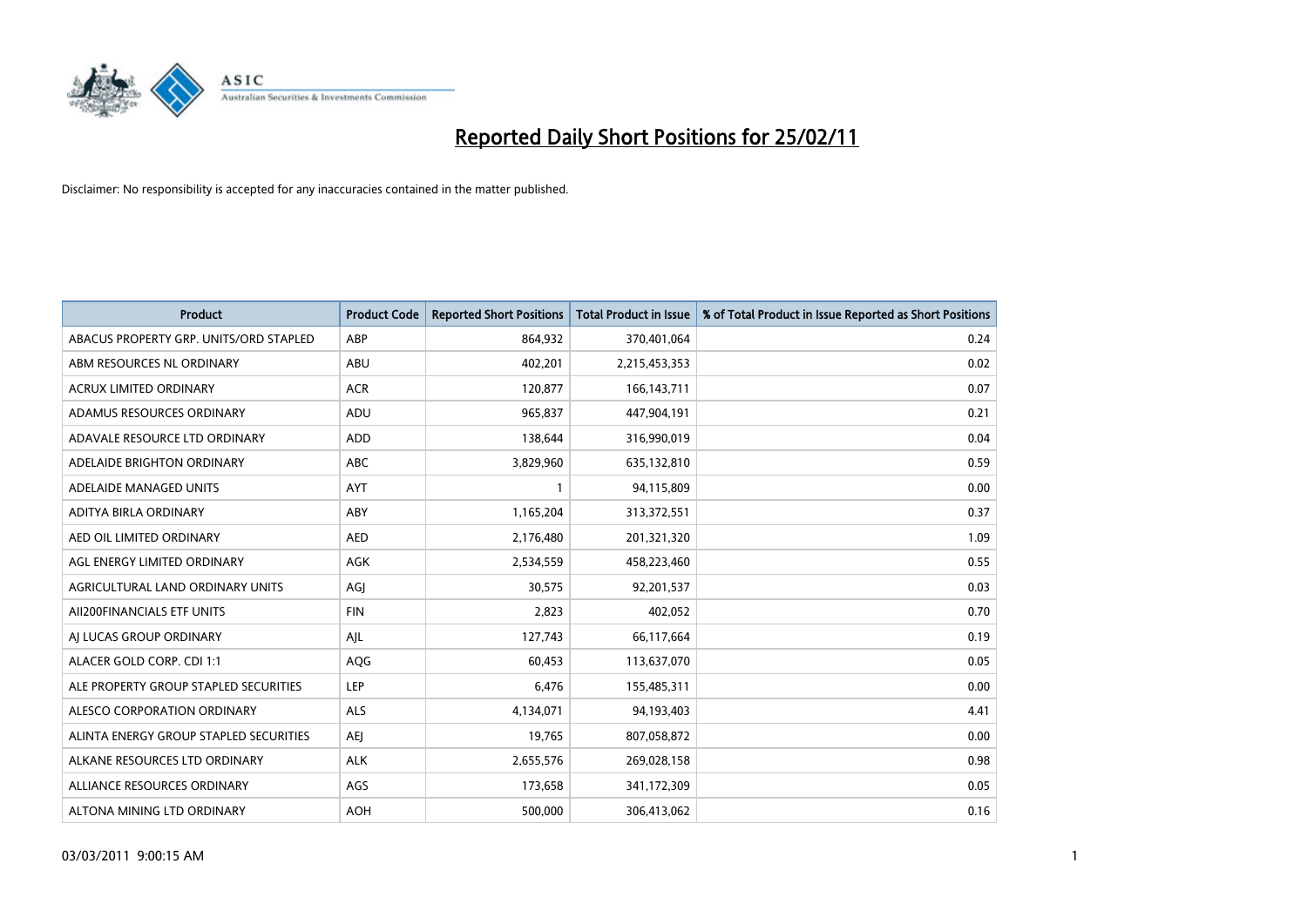

| <b>Product</b>                          | <b>Product Code</b> | <b>Reported Short Positions</b> | <b>Total Product in Issue</b> | % of Total Product in Issue Reported as Short Positions |
|-----------------------------------------|---------------------|---------------------------------|-------------------------------|---------------------------------------------------------|
| ALUMINA LIMITED ORDINARY                | <b>AWC</b>          | 25,138,101                      | 2,440,196,187                 | 1.01                                                    |
| AMADEUS ENERGY ORDINARY                 | AMU                 | 454,000                         | 300,288,855                   | 0.15                                                    |
| AMALGAMATED HOLDINGS ORDINARY           | AHD                 | 6                               | 157,452,483                   | 0.00                                                    |
| AMCOM TELECOMM. ORDINARY                | <b>AMM</b>          | 39,893                          | 716,812,103                   | 0.01                                                    |
| AMCOR LIMITED ORDINARY                  | <b>AMC</b>          | 3,356,518                       | 1,225,519,046                 | 0.24                                                    |
| AMP CAPITAL CHINA ORDINARY UNITS        | <b>AGF</b>          | 65,310                          | 337,034,455                   | 0.02                                                    |
| AMP LIMITED ORDINARY                    | AMP                 | 41,267,424                      | 2,094,424,200                 | 1.92                                                    |
| AMPELLA MINING ORDINARY                 | <b>AMX</b>          | 277,569                         | 202,975,108                   | 0.14                                                    |
| ANSELL LIMITED ORDINARY                 | <b>ANN</b>          | 4,929,018                       | 133,007,903                   | 3.71                                                    |
| ANTARES ENERGY LTD ORDINARY             | <b>AZZ</b>          | 2,231,653                       | 299,333,110                   | 0.74                                                    |
| ANZ BANKING GRP LTD ORDINARY            | ANZ                 | 6,985,792                       | 2,596,103,390                 | 0.27                                                    |
| APA GROUP STAPLED SECURITIES            | <b>APA</b>          | 5,695,260                       | 551,689,118                   | 1.04                                                    |
| APEX MINERALS NL ORDINARY               | <b>AXM</b>          | 885,146                         | 3,917,821,105                 | 0.02                                                    |
| APN EUROPEAN RETAIL UNITS STAPLED SEC.  | <b>AEZ</b>          | 11,832                          | 544,910,660                   | 0.00                                                    |
| APN NEWS & MEDIA ORDINARY               | <b>APN</b>          | 18,254,589                      | 606,084,019                   | 3.03                                                    |
| AQUARIUS PLATINUM. ORDINARY             | <b>AOP</b>          | 2,412,921                       | 463,241,295                   | 0.51                                                    |
| AQUILA RESOURCES ORDINARY               | <b>AQA</b>          | 3,213,140                       | 374,323,124                   | 0.86                                                    |
| ARAFURA RESOURCE LTD ORDINARY           | <b>ARU</b>          | 3,240,251                       | 367,930,342                   | 0.89                                                    |
| ARDENT LEISURE GROUP STAPLED SECURITIES | AAD                 | 1,843,174                       | 312,836,274                   | 0.60                                                    |
| ARISTOCRAT LEISURE ORDINARY             | ALL                 | 28.244.259                      | 533,983,910                   | 5.28                                                    |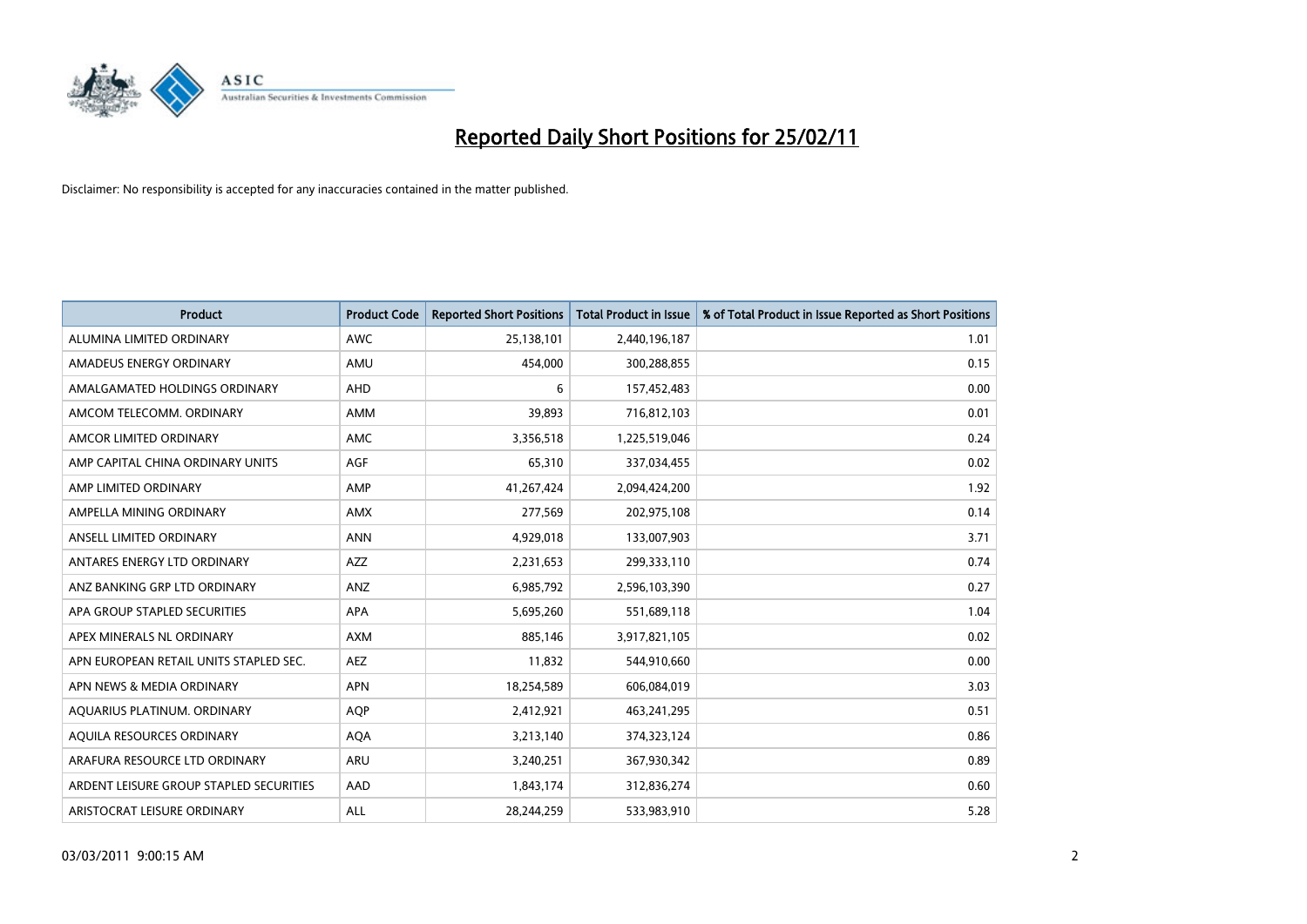

| Product                                 | <b>Product Code</b> | <b>Reported Short Positions</b> | <b>Total Product in Issue</b> | % of Total Product in Issue Reported as Short Positions |
|-----------------------------------------|---------------------|---------------------------------|-------------------------------|---------------------------------------------------------|
| ASCIANO LIMITED ORDINARY                | <b>AIO</b>          | 33,939,465                      | 2,926,103,883                 | 1.17                                                    |
| ASG GROUP LIMITED ORDINARY              | ASZ                 | 19,399                          | 168,247,718                   | 0.01                                                    |
| ASPEN GROUP ORD/UNITS STAPLED           | <b>APZ</b>          | 1,086,605                       | 592,674,670                   | 0.16                                                    |
| ASPIRE MINING LTD ORDINARY              | <b>AKM</b>          | 47,147                          | 534,723,044                   | 0.01                                                    |
| ASTIVITA RENEWABLES ORDINARY            | AIR                 | 135,000                         | 23,170,005                    | 0.58                                                    |
| <b>ASTON RES LTD ORDINARY</b>           | <b>AZT</b>          | 3,907                           | 204,527,604                   | 0.00                                                    |
| ASTRO JAP PROP GROUP STAPLED SECURITIES | AJA                 | 18,991                          | 50,821,741                    | 0.04                                                    |
| ASX LIMITED ORDINARY                    | ASX                 | 1,162,465                       | 175,136,729                   | 0.66                                                    |
| ATLANTIC LIMITED ORDINARY               | ATI                 | 546,772                         | 110,858,957                   | 0.49                                                    |
| ATLAS IRON LIMITED ORDINARY             | <b>AGO</b>          | 21,693,038                      | 758,928,101                   | 2.84                                                    |
| AURORA OIL & GAS ORDINARY               | <b>AUT</b>          | 597,882                         | 403,437,342                   | 0.14                                                    |
| AUSDRILL LIMITED ORDINARY               | ASL                 | 325,703                         | 262,933,906                   | 0.13                                                    |
| AUSENCO LIMITED ORDINARY                | AAX                 | 3,947,467                       | 122,427,576                   | 3.21                                                    |
| <b>AUSTAL LIMITED ORDINARY</b>          | ASB                 | 168,825                         | 188,069,638                   | 0.08                                                    |
| <b>AUSTAR UNITED ORDINARY</b>           | <b>AUN</b>          | 17,167,105                      | 1,271,357,418                 | 1.34                                                    |
| AUSTBROKERS HOLDINGS ORDINARY           | <b>AUB</b>          | 2                               | 54,339,433                    | 0.00                                                    |
| AUSTIN ENGINEERING ORDINARY             | ANG                 | 21,601                          | 71,614,403                    | 0.03                                                    |
| <b>AUSTRALAND ASSETS ASSETS</b>         | AAZPB               | 1,168                           | 2,750,000                     | 0.04                                                    |
| AUSTRALAND PROPERTY STAPLED SECURITY    | <b>ALZ</b>          | 552,722                         | 576,837,197                   | 0.08                                                    |
| AUSTRALIAN AGRICULT. ORDINARY           | AAC                 | 4,603,960                       | 264,264,459                   | 1.72                                                    |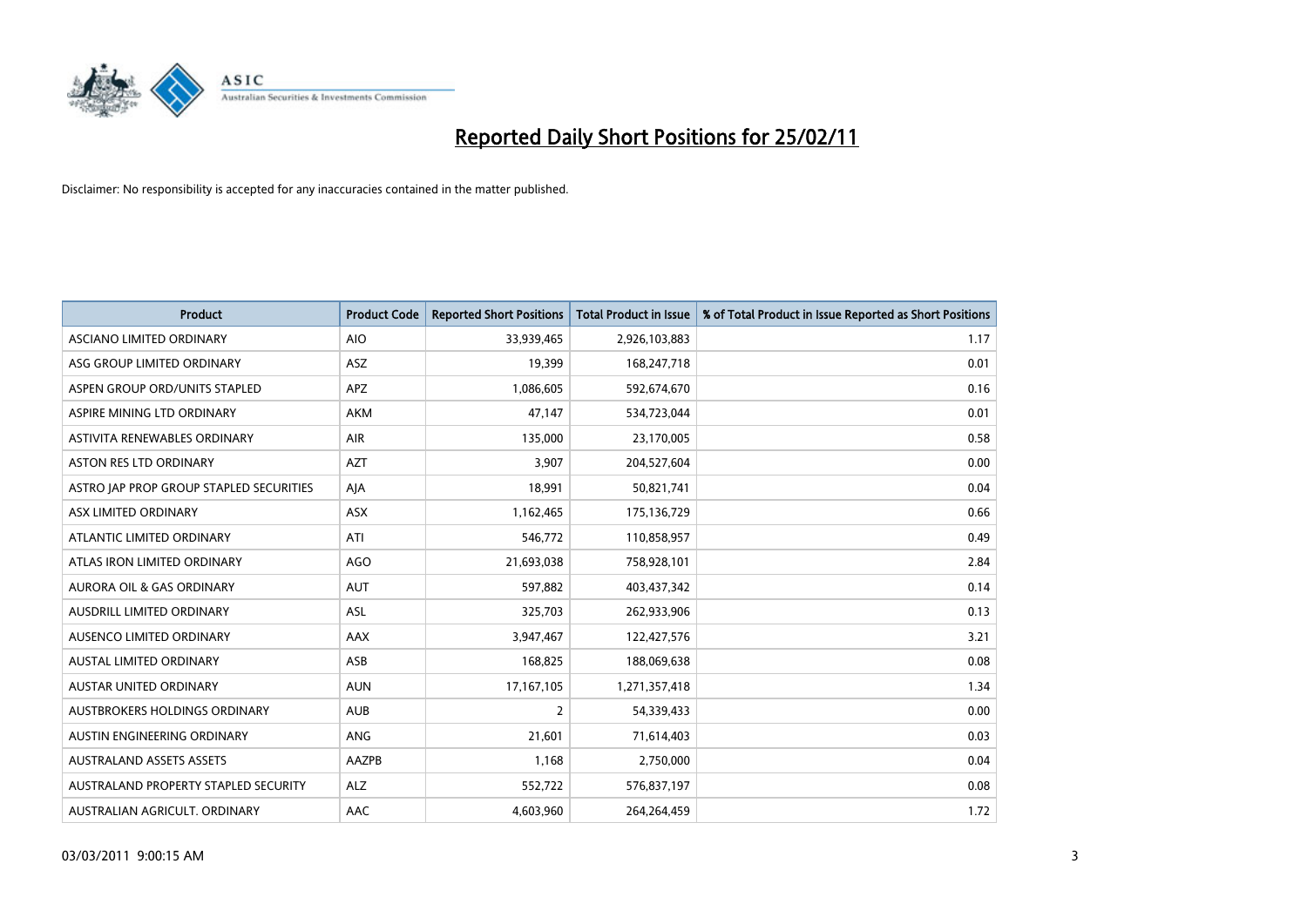

| <b>Product</b>                       | <b>Product Code</b> | <b>Reported Short Positions</b> | <b>Total Product in Issue</b> | % of Total Product in Issue Reported as Short Positions |
|--------------------------------------|---------------------|---------------------------------|-------------------------------|---------------------------------------------------------|
| <b>AUSTRALIAN EDUCATION UNITS</b>    | <b>AEU</b>          | 625,000                         | 134,973,383                   | 0.46                                                    |
| AUSTRALIAN INFRASTR. UNITS/ORDINARY  | <b>AIX</b>          | 389,172                         | 620,733,944                   | 0.07                                                    |
| AUSTRALIAN MINES LTD ORDINARY        | <b>AUZ</b>          | 1,400,000                       | 396,909,440                   | 0.35                                                    |
| AUSTRALIAN PHARM. ORDINARY           | API                 | 1,263,041                       | 488,115,883                   | 0.25                                                    |
| AUTOMOTIVE HOLDINGS ORDINARY         | <b>AHE</b>          | 203,270                         | 226,387,577                   | 0.09                                                    |
| AVEXA LIMITED ORDINARY               | <b>AVX</b>          | 243,657                         | 847,688,779                   | 0.03                                                    |
| AWE LIMITED ORDINARY                 | <b>AWE</b>          | 2,509,872                       | 521,871,941                   | 0.48                                                    |
| AXA ASIA PACIFIC ORDINARY            | <b>AXA</b>          | 1,494,938                       | 2,067,095,545                 | 0.08                                                    |
| AZUMAH RESOURCES ORDINARY            | <b>AZM</b>          | 60,885                          | 272,696,055                   | 0.02                                                    |
| <b>BANDANNA ENERGY ORDINARY</b>      | <b>BND</b>          | 66,726                          | 426,265,482                   | 0.02                                                    |
| BANK OF QUEENSLAND. ORDINARY         | <b>BOQ</b>          | 2,006,702                       | 222,072,957                   | 0.91                                                    |
| <b>BANNERMAN RESOURCES ORDINARY</b>  | <b>BMN</b>          | 11,911                          | 234,435,934                   | 0.00                                                    |
| <b>BASS STRAIT OIL CO ORDINARY</b>   | <b>BAS</b>          | 1,482                           | 291,030,250                   | 0.00                                                    |
| BATHURST RESOURCES ORDINARY          | <b>BTU</b>          | 3,780,404                       | 613,291,330                   | 0.62                                                    |
| <b>BAUXITE RESOURCE LTD ORDINARY</b> | <b>BAU</b>          | 567,443                         | 235,379,896                   | 0.24                                                    |
| BC IRON LIMITED ORDINARY             | <b>BCI</b>          | 35,625                          | 94,111,000                    | 0.04                                                    |
| BEACH ENERGY LIMITED ORDINARY        | <b>BPT</b>          | 3,176,301                       | 1,099,021,290                 | 0.29                                                    |
| BEADELL RESOURCE LTD ORDINARY        | <b>BDR</b>          | 48,003                          | 622,097,828                   | 0.01                                                    |
| BENDIGO AND ADELAIDE ORDINARY        | <b>BEN</b>          | 6,987,046                       | 357,625,053                   | 1.94                                                    |
| BERKELEY RESOURCES ORDINARY          | <b>BKY</b>          | 639,340                         | 158,938,148                   | 0.40                                                    |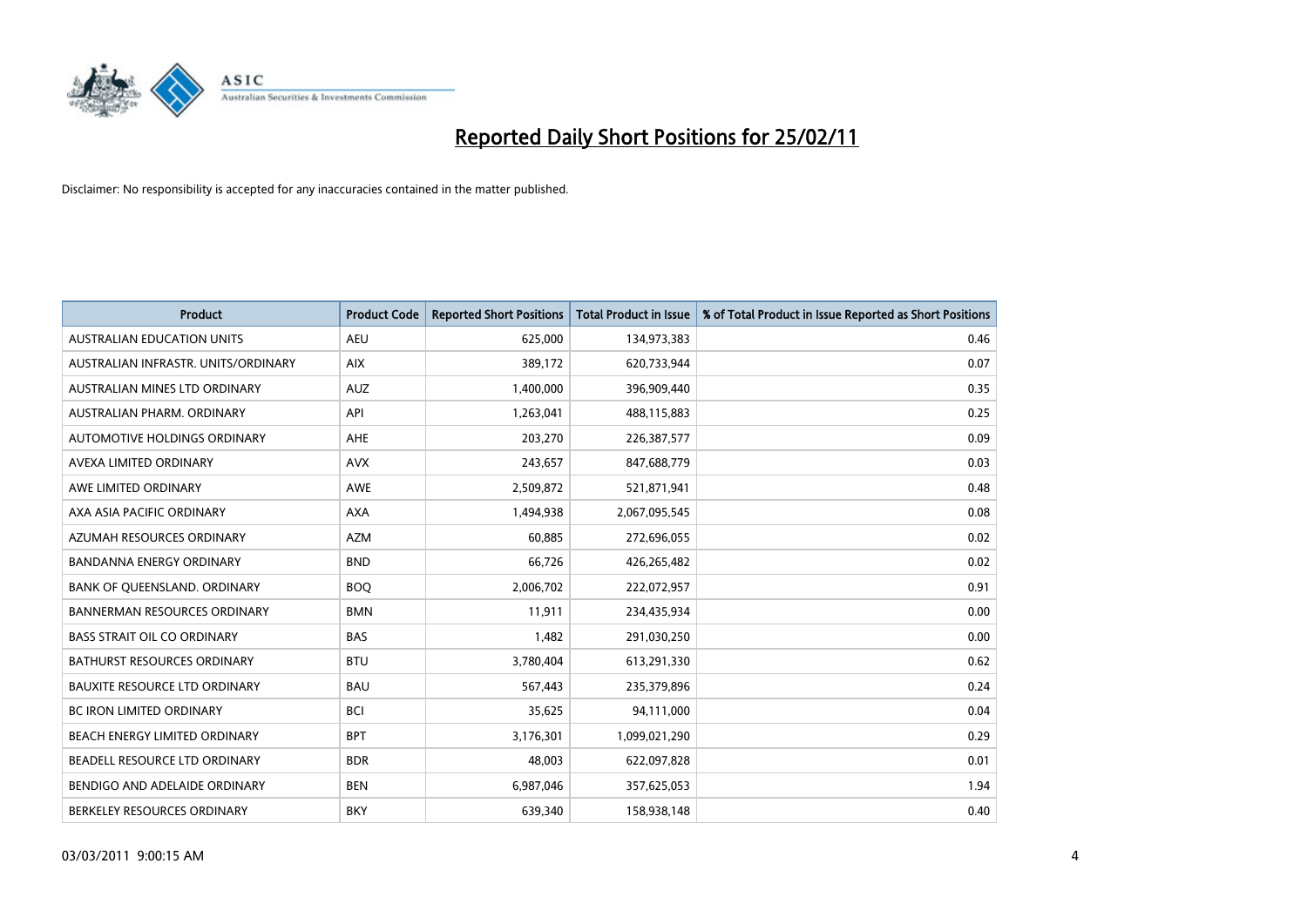

| <b>Product</b>                       | <b>Product Code</b> | <b>Reported Short Positions</b> | <b>Total Product in Issue</b> | % of Total Product in Issue Reported as Short Positions |
|--------------------------------------|---------------------|---------------------------------|-------------------------------|---------------------------------------------------------|
| BETASHARES ASX FIN ETF UNITS         | <b>OFN</b>          | 30,000                          | 4,509,251                     | 0.67                                                    |
| BETASHARES ASX RES ETF UNITS         | <b>ORE</b>          | 145,000                         | 4,519,432                     | 3.21                                                    |
| <b>BHP BILLITON LIMITED ORDINARY</b> | <b>BHP</b>          | 35,118,166                      | 3,356,081,497                 | 1.02                                                    |
| <b>BILLABONG ORDINARY</b>            | <b>BBG</b>          | 11,539,836                      | 253,613,826                   | 4.54                                                    |
| <b>BIOTA HOLDINGS ORDINARY</b>       | <b>BTA</b>          | 2,578,789                       | 180,805,565                   | 1.44                                                    |
| <b>BISALLOY STEEL ORDINARY</b>       | <b>BIS</b>          | 84,480                          | 216,455,965                   | 0.04                                                    |
| BKI INVESTMENT LTD ORDINARY          | <b>BKI</b>          | 508                             | 420,919,092                   | 0.00                                                    |
| <b>BLACKTHORN RESOURCES ORDINARY</b> | <b>BTR</b>          | 35,848                          | 106,885,300                   | 0.03                                                    |
| <b>BLUESCOPE STEEL LTD ORDINARY</b>  | <b>BSL</b>          | 31,531,157                      | 1,842,207,385                 | 1.69                                                    |
| <b>BOART LONGYEAR ORDINARY</b>       | <b>BLY</b>          | 3,393,006                       | 461,163,412                   | 0.73                                                    |
| <b>BOOM LOGISTICS ORDINARY</b>       | <b>BOL</b>          | 337,999                         | 461,500,712                   | 0.07                                                    |
| <b>BORAL LIMITED, ORDINARY</b>       | <b>BLD</b>          | 32,650,822                      | 724,462,726                   | 4.52                                                    |
| BOTSWANA METALS LTD ORDINARY         | <b>BML</b>          | 7,000                           | 143,717,013                   | 0.00                                                    |
| <b>BOW ENERGY LIMITED ORDINARY</b>   | <b>BOW</b>          | 1,708,971                       | 348,972,041                   | 0.49                                                    |
| <b>BRADKEN LIMITED ORDINARY</b>      | <b>BKN</b>          | 1,039,669                       | 139,639,929                   | 0.75                                                    |
| <b>BRAMBLES LIMITED ORDINARY</b>     | <b>BXB</b>          | 10,867,443                      | 1,450,673,115                 | 0.71                                                    |
| BREVILLE GROUP LTD ORDINARY          | <b>BRG</b>          | 2,740                           | 129,615,322                   | 0.00                                                    |
| <b>BRICKWORKS LIMITED ORDINARY</b>   | <b>BKW</b>          | 14,471                          | 147,567,333                   | 0.01                                                    |
| <b>BROCKMAN RESOURCES ORDINARY</b>   | <b>BRM</b>          | 99,045                          | 144,803,151                   | 0.07                                                    |
| BT INVESTMENT MNGMNT ORDINARY        | <b>BTT</b>          | 554,785                         | 160,000,000                   | 0.35                                                    |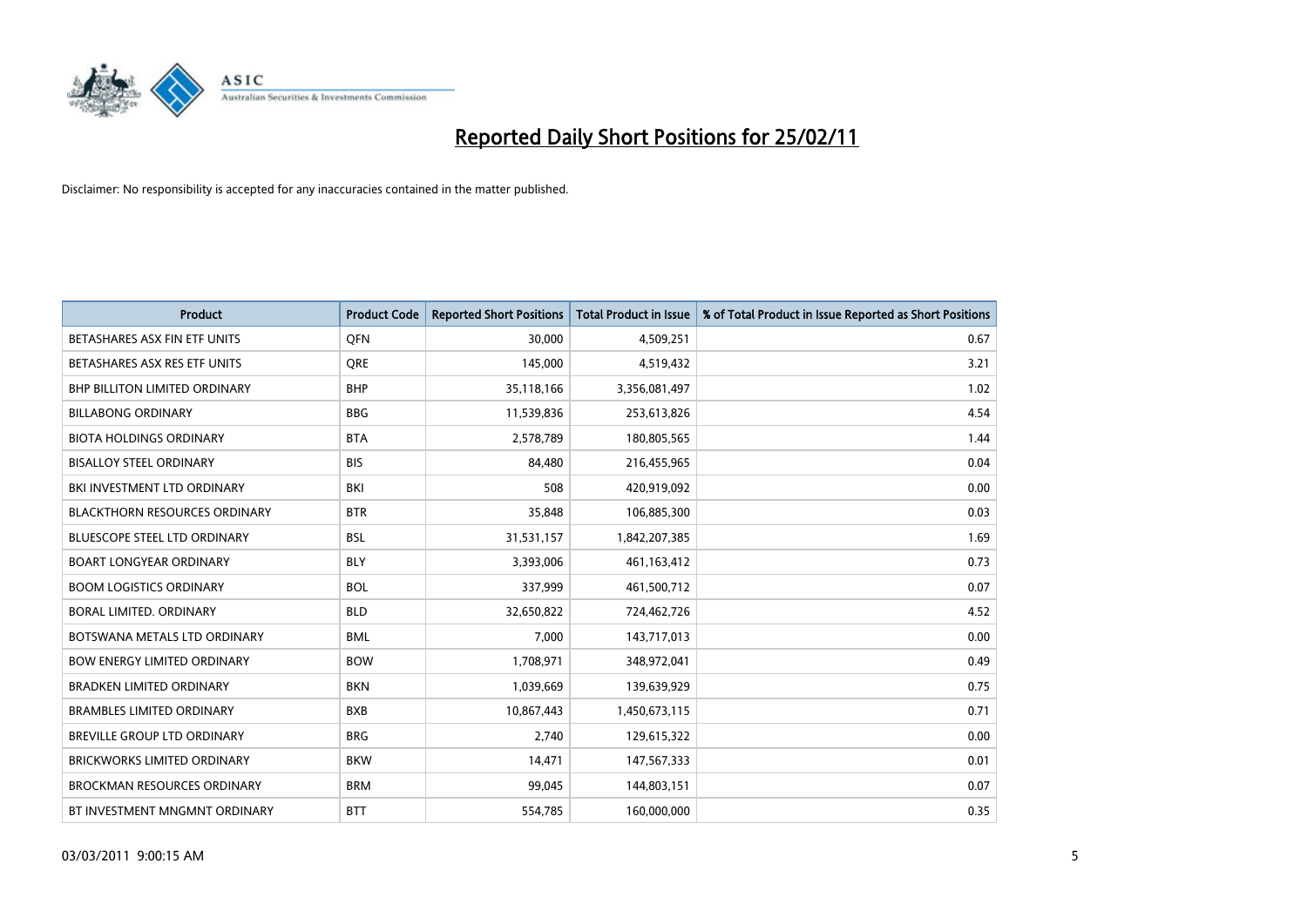

| <b>Product</b>                           | <b>Product Code</b> | <b>Reported Short Positions</b> | <b>Total Product in Issue</b> | % of Total Product in Issue Reported as Short Positions |
|------------------------------------------|---------------------|---------------------------------|-------------------------------|---------------------------------------------------------|
| <b>BUNNINGS WAREHOUSE ORDINARY UNITS</b> | <b>BWP</b>          | 1,094,128                       | 427,042,646                   | 0.25                                                    |
| BUREY GOLD LIMITED ORDINARY              | <b>BYR</b>          | 300,871                         | 249,487,179                   | 0.12                                                    |
| <b>BURU ENERGY ORDINARY</b>              | <b>BRU</b>          | 155,589                         | 182,780,549                   | 0.09                                                    |
| CABCHARGE AUSTRALIA ORDINARY             | CAB                 | 892,138                         | 120,437,014                   | 0.74                                                    |
| CALTEX AUSTRALIA ORDINARY                | <b>CTX</b>          | 5,482,261                       | 270,000,000                   | 2.02                                                    |
| CAMPBELL BROTHERS ORDINARY               | <b>CPB</b>          | 127,328                         | 67,503,411                    | 0.18                                                    |
| CAPE LAMBERT RES LTD ORDINARY            | <b>CFE</b>          | 1,339,020                       | 571,849,603                   | 0.23                                                    |
| CAPRAL LIMITED ORDINARY                  | CAA                 | 131,161                         | 387,898,255                   | 0.03                                                    |
| CARABELLA RES LTD ORDINARY               | <b>CLR</b>          | 17,300                          | 38,626,388                    | 0.04                                                    |
| <b>CARBON ENERGY ORDINARY</b>            | <b>CNX</b>          | 1,449,791                       | 670,872,650                   | 0.20                                                    |
| <b>CARDNO LIMITED ORDINARY</b>           | CDD                 | 13,841                          | 106,250,491                   | 0.01                                                    |
| CARNARVON PETROLEUM ORDINARY             | <b>CVN</b>          | 3,179,506                       | 687,820,634                   | 0.46                                                    |
| <b>CARNEGIE WAVE ENERGY ORDINARY</b>     | <b>CWE</b>          | 83,000                          | 859,087,627                   | 0.01                                                    |
| <b>CARPATHIAN RESOURCES ORDINARY</b>     | <b>CPN</b>          | 75,000                          | 265,533,501                   | 0.03                                                    |
| CARPENTARIA EXP. LTD ORDINARY            | CAP                 | 9,777                           | 94,341,301                    | 0.01                                                    |
| CARRICK GOLD LIMITED ORDINARY            | <b>CRK</b>          | 25,680                          | 139,500,000                   | 0.02                                                    |
| CARSALES.COM LTD ORDINARY                | <b>CRZ</b>          | 4,406,309                       | 234,073,300                   | 1.86                                                    |
| CASH CONVERTERS ORD/DIV ACCESS           | CCV                 | 345,413                         | 379,761,025                   | 0.08                                                    |
| <b>CASPIAN OIL &amp; GAS ORDINARY</b>    | <b>CIG</b>          | 50,000                          | 1,331,500,513                 | 0.00                                                    |
| CATALPA RESOURCES ORDINARY               | CAH                 | 1,075,291                       | 177,954,355                   | 0.60                                                    |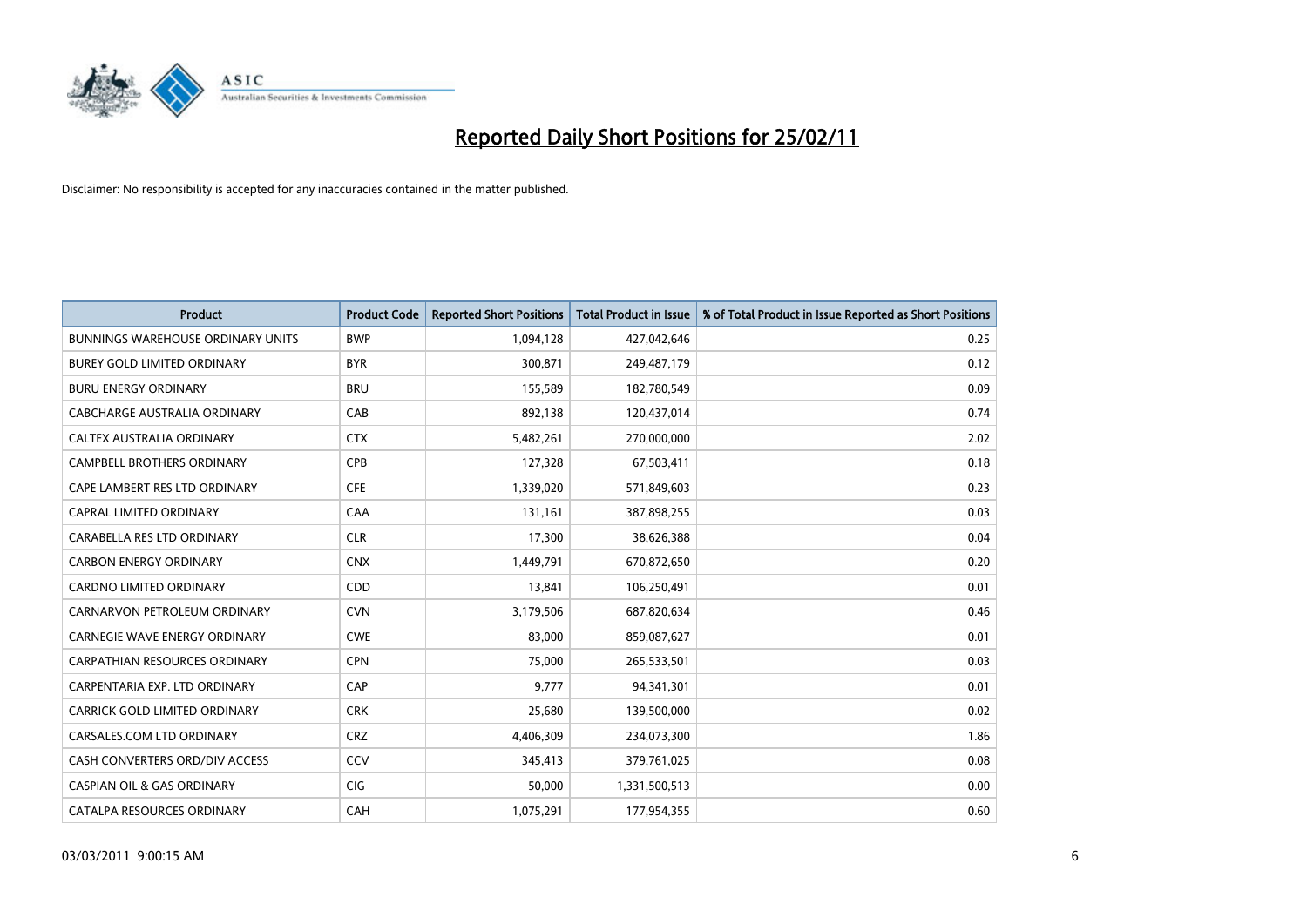

| <b>Product</b>                                | <b>Product Code</b> | <b>Reported Short Positions</b> | <b>Total Product in Issue</b> | % of Total Product in Issue Reported as Short Positions |
|-----------------------------------------------|---------------------|---------------------------------|-------------------------------|---------------------------------------------------------|
| <b>CAZALY RESOURCES ORDINARY</b>              | CAZ                 | 1,150                           | 111,811,655                   | 0.00                                                    |
| CEC GROUP LIMITED ORDINARY                    | <b>CEG</b>          | 1,750                           | 79,662,662                    | 0.00                                                    |
| <b>CELLNET GROUP ORDINARY</b>                 | <b>CLT</b>          | 1,342                           | 61,607,477                    | 0.00                                                    |
| CENTRAL PETROLEUM ORDINARY                    | <b>CTP</b>          | 163,513                         | 982,298,842                   | 0.02                                                    |
| CENTREBET INTERNAT, ORDINARY                  | <b>CIL</b>          | 10,799                          | 87,764,414                    | 0.01                                                    |
| <b>CENTRO PROPERTIES UNITS/ORD STAPLED</b>    | <b>CNP</b>          | 565,447                         | 972,414,514                   | 0.05                                                    |
| <b>CENTRO RETAIL GROUP STAPLED SECURITIES</b> | <b>CER</b>          | 1,902,346                       | 2,286,399,424                 | 0.08                                                    |
| <b>CERAMIC FUEL CELLS ORDINARY</b>            | <b>CFU</b>          | 1,673,957                       | 1,201,353,566                 | 0.13                                                    |
| CERRO RESOURCES NL ORDINARY                   | <b>CIO</b>          | 1,225,101                       | 628,603,136                   | 0.19                                                    |
| <b>CFS RETAIL PROPERTY UNITS</b>              | <b>CFX</b>          | 33,563,756                      | 2,825,628,530                 | 1.17                                                    |
| CGA MINING LIMITED ORDINARY                   | <b>CGX</b>          | 1,548                           | 333,265,726                   | 0.00                                                    |
| <b>CHALLENGER DIV.PRO. STAPLED UNITS</b>      | <b>CDI</b>          | 50,752                          | 913,426,007                   | 0.00                                                    |
| <b>CHALLENGER INFRAST. STAPLED UNITS</b>      | <b>CIF</b>          | 333,238                         | 316,223,785                   | 0.10                                                    |
| <b>CHALLENGER LIMITED ORDINARY</b>            | <b>CGF</b>          | 6,137,365                       | 501,959,841                   | 1.21                                                    |
| CHANDLER MACLEOD LTD ORDINARY                 | <b>CMG</b>          | 143,942                         | 422,031,685                   | 0.03                                                    |
| CHARTER HALL GROUP STAPLED US PROHIBIT.       | <b>CHC</b>          | 594,980                         | 306,341,814                   | 0.19                                                    |
| <b>CHARTER HALL OFFICE UNIT</b>               | CQ <sub>O</sub>     | 1,675,400                       | 493,319,730                   | 0.33                                                    |
| <b>CHARTER HALL RETAIL UNITS</b>              | <b>CQR</b>          | 258,874                         | 305,810,723                   | 0.08                                                    |
| CHEMGENEX PHARMACEUT ORDINARY                 | <b>CXS</b>          | 89,061                          | 283,348,870                   | 0.03                                                    |
| CITIGOLD CORP LTD ORDINARY                    | <b>CTO</b>          | 2,114,790                       | 1,040,278,301                 | 0.21                                                    |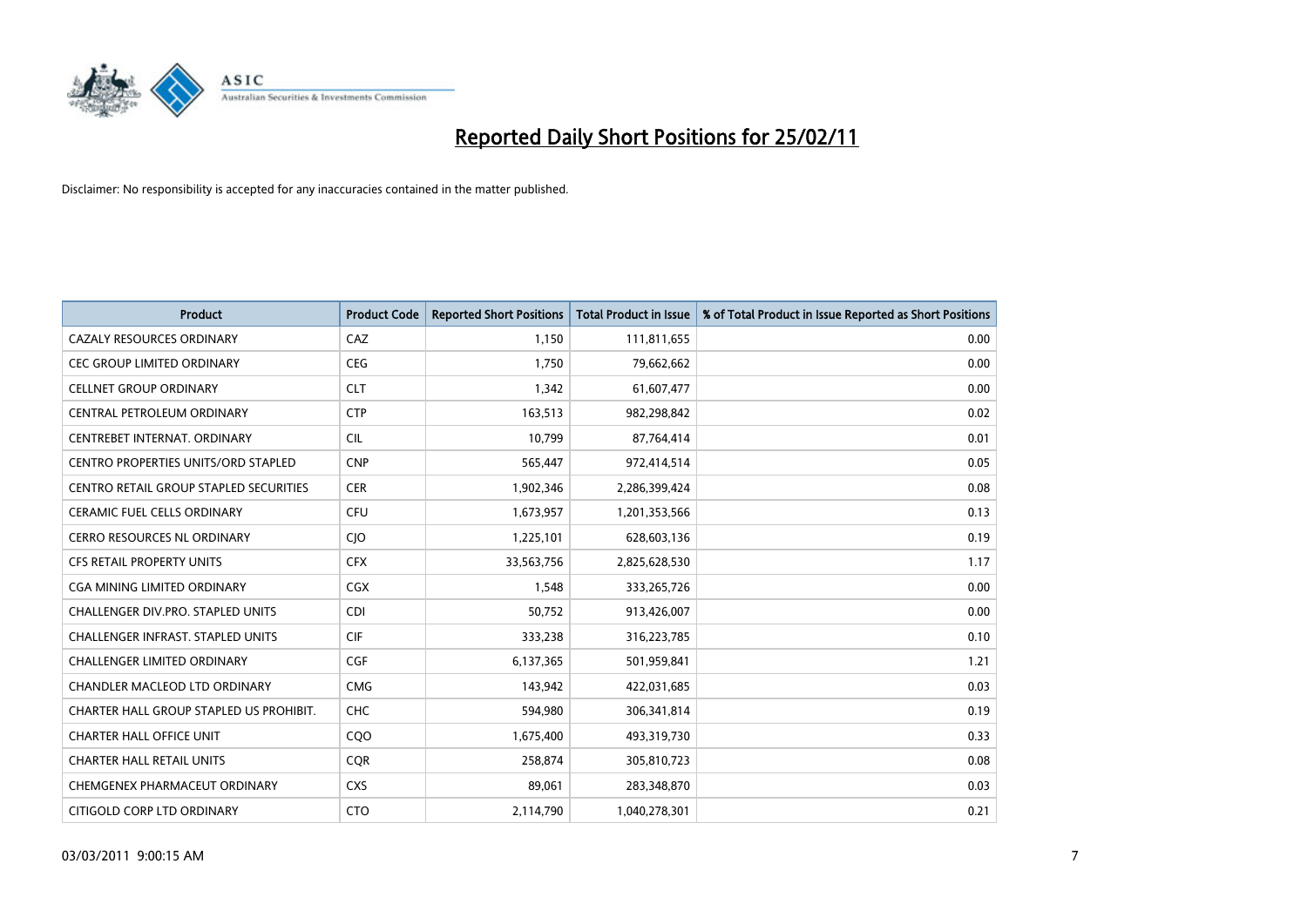

| <b>Product</b>                          | <b>Product Code</b> | <b>Reported Short Positions</b> | <b>Total Product in Issue</b> | % of Total Product in Issue Reported as Short Positions |
|-----------------------------------------|---------------------|---------------------------------|-------------------------------|---------------------------------------------------------|
| CLINUVEL PHARMACEUT, ORDINARY           | <b>CUV</b>          | 12,629                          | 30,379,956                    | 0.04                                                    |
| <b>CLOUGH LIMITED ORDINARY</b>          | <b>CLO</b>          | 683.013                         | 770,916,269                   | 0.08                                                    |
| <b>COAL &amp; ALLIED ORDINARY</b>       | <b>CNA</b>          | 1,954                           | 86,584,735                    | 0.00                                                    |
| COAL OF AFRICA LTD ORDINARY             | <b>CZA</b>          | 1,453,465                       | 530,514,663                   | 0.27                                                    |
| <b>COALSPUR MINES LTD ORDINARY</b>      | <b>CPL</b>          | 1,422,632                       | 488,049,453                   | 0.29                                                    |
| COCA-COLA AMATIL ORDINARY               | <b>CCL</b>          | 7,194,491                       | 756,004,067                   | 0.95                                                    |
| <b>COCHLEAR LIMITED ORDINARY</b>        | <b>COH</b>          | 1,202,541                       | 56,708,989                    | 2.13                                                    |
| <b>COCKATOO COAL ORDINARY</b>           | <b>COK</b>          | 1,774,990                       | 1,016,096,908                 | 0.18                                                    |
| <b>COFFEY INTERNATIONAL ORDINARY</b>    | <b>COF</b>          | 505,598                         | 132,577,523                   | 0.37                                                    |
| COMMONWEALTH BANK, ORDINARY             | <b>CBA</b>          | 13,822,872                      | 1,548,932,074                 | 0.87                                                    |
| <b>COMMONWEALTH PROP ORDINARY UNITS</b> | <b>CPA</b>          | 19,436,843                      | 2,449,599,711                 | 0.81                                                    |
| <b>COMPASS RESOURCES ORDINARY</b>       | <b>CMR</b>          | 160,952                         | 147,402,920                   | 0.11                                                    |
| <b>COMPUTERSHARE LTD ORDINARY</b>       | <b>CPU</b>          | 2,301,415                       | 555,664,059                   | 0.41                                                    |
| <b>CONNECTEAST GROUP STAPLED</b>        | <b>CEU</b>          | 45,770,653                      | 3,940,145,951                 | 1.18                                                    |
| CONQUEST MINING ORDINARY                | <b>COT</b>          | 37,481                          | 583,241,478                   | 0.01                                                    |
| CONSOLIDATED MEDIA, ORDINARY            | CMI                 | 836,113                         | 561,834,996                   | 0.15                                                    |
| CONTANGO MICROCAP ORDINARY              | <b>CTN</b>          | 7,500                           | 145,708,783                   | 0.01                                                    |
| CONTINENTAL COAL LTD ORDINARY           | <b>CCC</b>          | 1,481,119                       | 1,980,616,757                 | 0.07                                                    |
| <b>COOPER ENERGY LTD ORDINARY</b>       | <b>COE</b>          | 1,419,702                       | 292,576,001                   | 0.49                                                    |
| <b>COPPER STRIKE LTD ORDINARY</b>       | <b>CSE</b>          | 714                             | 129,455,571                   | 0.00                                                    |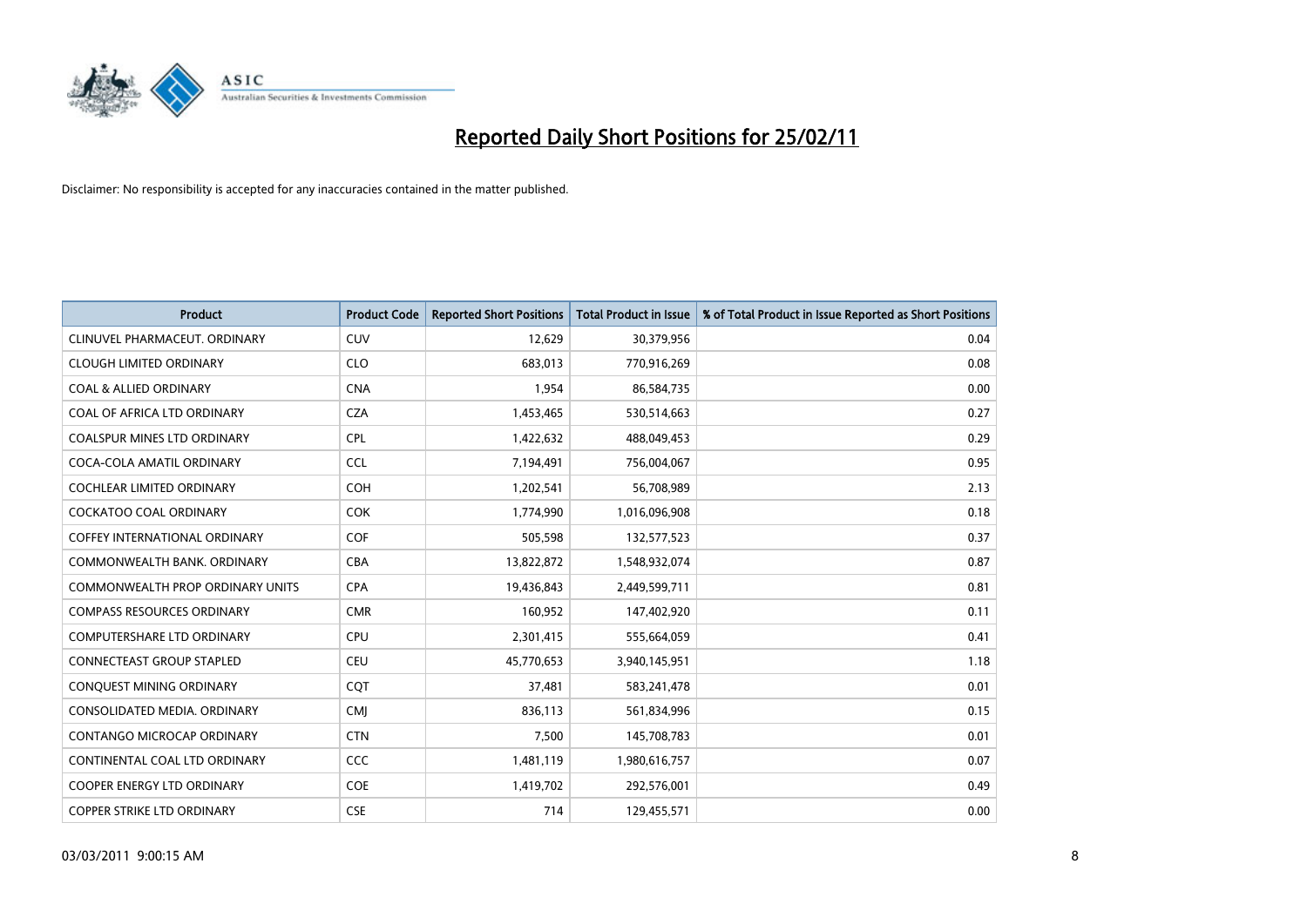

| <b>Product</b>                          | <b>Product Code</b> | <b>Reported Short Positions</b> | <b>Total Product in Issue</b> | % of Total Product in Issue Reported as Short Positions |
|-----------------------------------------|---------------------|---------------------------------|-------------------------------|---------------------------------------------------------|
| <b>CORDLIFE LIMITED ORDINARY</b>        | CBB                 |                                 | 145,360,920                   | 0.00                                                    |
| COUNT FINANCIAL ORDINARY                | COU                 | 691,875                         | 262,212,976                   | 0.27                                                    |
| <b>CRANE GROUP LIMITED ORDINARY</b>     | <b>CRG</b>          | 1,485,158                       | 79,110,667                    | 1.87                                                    |
| CREDIT CORP GROUP ORDINARY              | <b>CCP</b>          | 3,816                           | 45,210,752                    | 0.01                                                    |
| <b>CRESCENT GOLD ORDINARY</b>           | <b>CRE</b>          | 299,112                         | 1,077,909,687                 | 0.03                                                    |
| <b>CROMWELL PROP STAPLED SECURITIES</b> | <b>CMW</b>          | 83,943                          | 912,786,005                   | 0.01                                                    |
| <b>CROWN LIMITED ORDINARY</b>           | <b>CWN</b>          | 2,608,636                       | 754,131,800                   | 0.32                                                    |
| <b>CSG LIMITED ORDINARY</b>             | CSV                 | 943,149                         | 244,933,695                   | 0.38                                                    |
| <b>CSL LIMITED ORDINARY</b>             | <b>CSL</b>          | 9,045,207                       | 544,690,565                   | 1.64                                                    |
| CSR LIMITED DEFERRED SETTLEMENT         | <b>CSRDA</b>        | 4,228,877                       | 505,969,838                   | 0.83                                                    |
| <b>CUDECO LIMITED ORDINARY</b>          | CDU                 | 625,431                         | 145,512,643                   | 0.43                                                    |
| <b>CUE ENERGY RESOURCE ORDINARY</b>     | <b>CUE</b>          | 33,104                          | 694,819,718                   | 0.00                                                    |
| <b>CUSTOMERS LIMITED ORDINARY</b>       | <b>CUS</b>          | 168,535                         | 134,869,357                   | 0.12                                                    |
| DART ENERGY LTD ORDINARY                | <b>DTE</b>          | 142,544                         | 548,938,184                   | 0.03                                                    |
| DAVID JONES LIMITED ORDINARY            | <b>DJS</b>          | 19,957,154                      | 514,034,694                   | 3.87                                                    |
| DECMIL GROUP LIMITED ORDINARY           | <b>DCG</b>          | 17,397                          | 124,204,568                   | 0.01                                                    |
| DEEP YELLOW LIMITED ORDINARY            | <b>DYL</b>          | 15,876                          | 1,127,284,458                 | 0.00                                                    |
| DEVINE LIMITED ORDINARY                 | <b>DVN</b>          | 1,000                           | 634,918,223                   | 0.00                                                    |
| DEXUS PROPERTY GROUP STAPLED UNITS      | <b>DXS</b>          | 16,284,646                      | 4,839,024,176                 | 0.33                                                    |
| DISCOVERY METALS LTD ORDINARY           | <b>DML</b>          | 232,451                         | 436,628,231                   | 0.06                                                    |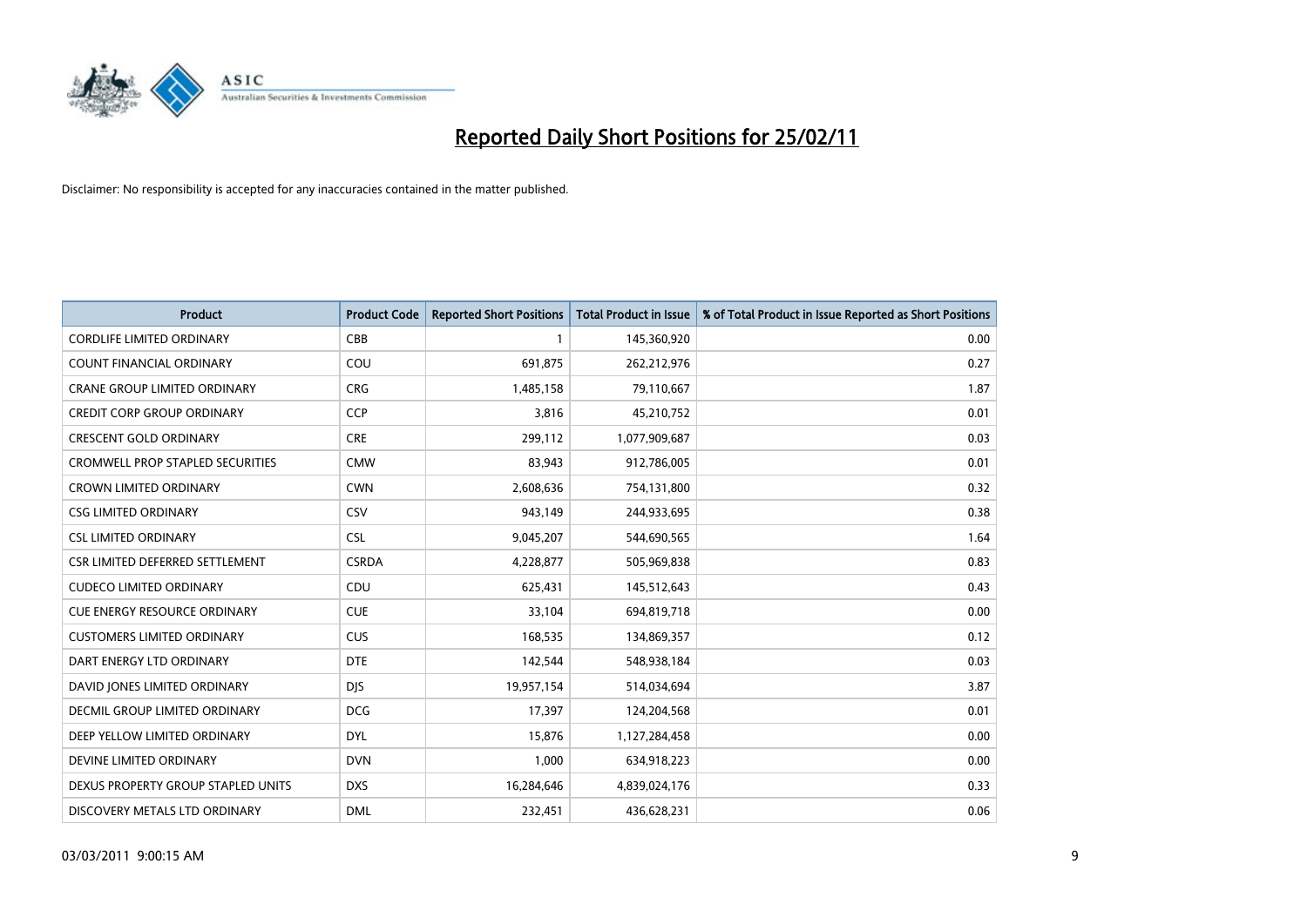

| <b>Product</b>                       | <b>Product Code</b> | <b>Reported Short Positions</b> | <b>Total Product in Issue</b> | % of Total Product in Issue Reported as Short Positions |
|--------------------------------------|---------------------|---------------------------------|-------------------------------|---------------------------------------------------------|
| DOMINO PIZZA ENTERPR ORDINARY        | <b>DMP</b>          | 3                               | 68,407,674                    | 0.00                                                    |
| DOWNER EDI LIMITED ORDINARY          | <b>DOW</b>          | 8,618,380                       | 343,178,483                   | 2.51                                                    |
| DRILLSEARCH ENERGY ORDINARY          | <b>DLS</b>          | 17,591                          | 206,808,417                   | 0.01                                                    |
| DUET GROUP STAPLED US PROHIBIT.      | <b>DUE</b>          | 817,249                         | 909,692,991                   | 0.08                                                    |
| <b>DULUXGROUP LIMITED ORDINARY</b>   | <b>DLX</b>          | 3,057,218                       | 367,456,259                   | 0.85                                                    |
| DWS ADVANCED ORDINARY                | <b>DWS</b>          | 600                             | 132,362,763                   | 0.00                                                    |
| DYESOL LIMITED ORDINARY              | <b>DYE</b>          | 24,265                          | 143,546,197                   | 0.02                                                    |
| <b>EASTERN STAR GAS ORDINARY</b>     | <b>ESG</b>          | 3,939,055                       | 991,567,041                   | 0.40                                                    |
| EDT RETAIL TRUST UNITS               | <b>EDT</b>          | 99,457                          | 4,700,290,868                 | 0.00                                                    |
| <b>ELDERS LIMITED HYBRIDS</b>        | <b>ELDPA</b>        | 112,959                         | 1,500,000                     | 7.53                                                    |
| ELDERS LIMITED ORDINARY              | <b>ELD</b>          | 19,258,915                      | 448,598,480                   | 4.28                                                    |
| ELDORADO GOLD CORP CDI 1:1           | EAU                 | 141,744                         | 19,905,333                    | 0.73                                                    |
| ELEMENTOS LIMITED ORDINARY           | <b>ELT</b>          | 8                               | 56,885,454                    | 0.00                                                    |
| ELIXIR PETROLEUM LTD ORDINARY        | <b>EXR</b>          | 324,400                         | 188,988,472                   | 0.17                                                    |
| <b>EMECO HOLDINGS ORDINARY</b>       | <b>EHL</b>          | 730,587                         | 631,237,586                   | 0.12                                                    |
| ENERGY RESOURCES ORDINARY 'A'        | <b>ERA</b>          | 2,840,021                       | 190,737,934                   | 1.49                                                    |
| <b>ENERGY WORLD CORPOR. ORDINARY</b> | <b>EWC</b>          | 16,885,286                      | 1,561,166,672                 | 1.09                                                    |
| <b>ENGENCO LIMITED ORDINARY</b>      | <b>EGN</b>          | 668,476                         | 612,679,212                   | 0.11                                                    |
| <b>ENTEK ENERGY LTD ORDINARY</b>     | <b>ETE</b>          | 489,903                         | 287,692,535                   | 0.17                                                    |
| <b>ENTELLECT SOLUTIONS ORDINARY</b>  | <b>ESN</b>          | 464,050                         | 1,740,334,200                 | 0.03                                                    |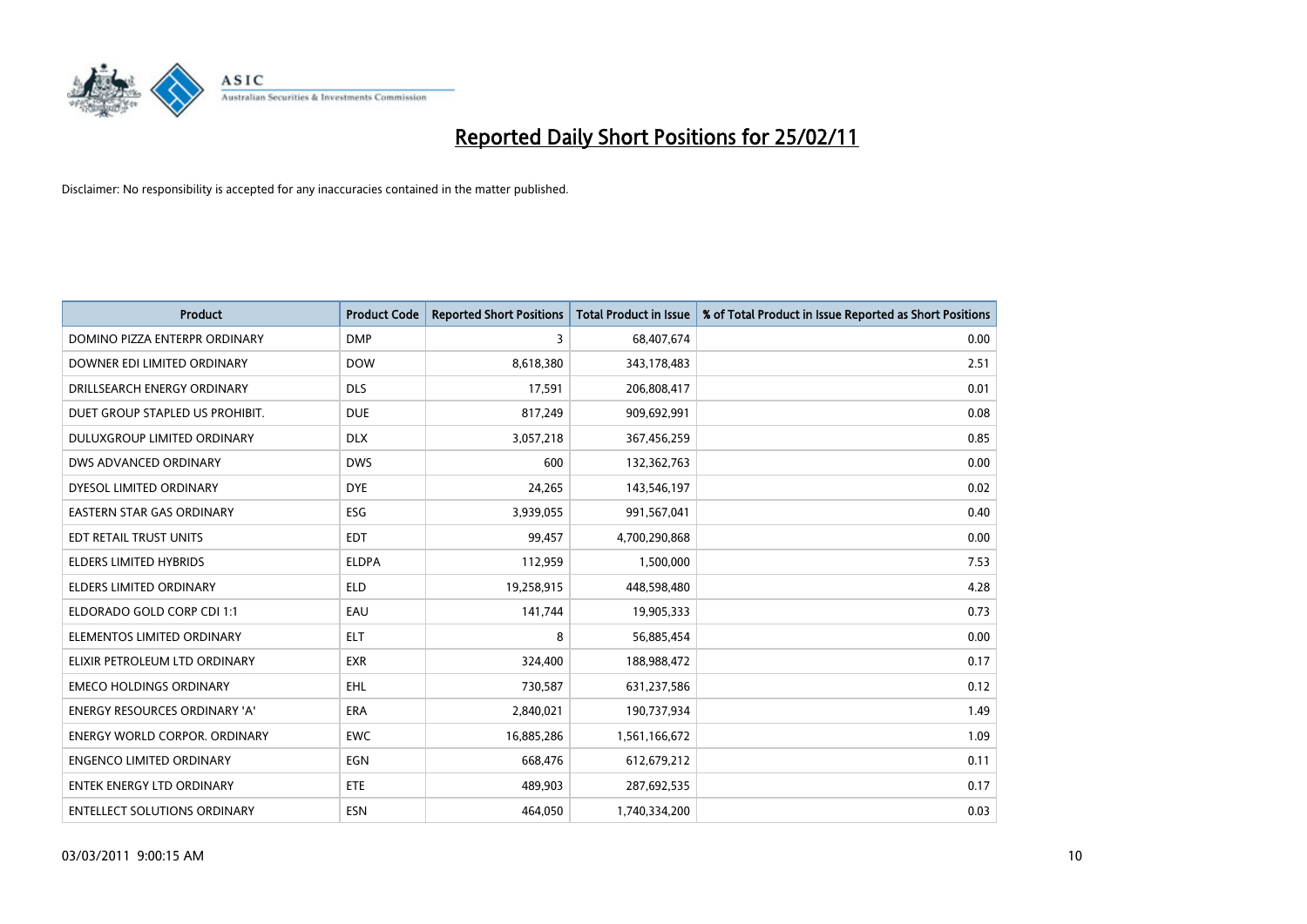

| <b>Product</b>                            | <b>Product Code</b> | <b>Reported Short Positions</b> | <b>Total Product in Issue</b> | % of Total Product in Issue Reported as Short Positions |
|-------------------------------------------|---------------------|---------------------------------|-------------------------------|---------------------------------------------------------|
| <b>ENVESTRA LIMITED ORDINARY</b>          | <b>ENV</b>          | 1,953,543                       | 1,430,398,609                 | 0.14                                                    |
| EQUATORIAL RES LTD ORDINARY               | EQX                 | 2,565                           | 89,367,922                    | 0.00                                                    |
| EQUINOX MINERALS LTD CHESS DEPOSITARY INT | EQN                 | 1,638,874                       | 877,042,919                   | 0.17                                                    |
| <b>EVEREST FINANCIAL ORDINARY</b>         | <b>EFG</b>          | 4,300                           | 251,442,316                   | 0.00                                                    |
| <b>EXCO RESOURCES LTD ORDINARY</b>        | EXS                 | 31,826                          | 346,494,187                   | 0.01                                                    |
| <b>EXTRACT RESOURCES ORDINARY</b>         | <b>EXT</b>          | 220,925                         | 243,552,298                   | 0.09                                                    |
| FAIRFAX MEDIA LTD ORDINARY                | <b>FXI</b>          | 328,380,673                     | 2,351,955,725                 | 13.96                                                   |
| <b>FANTASTIC HOLDINGS ORDINARY</b>        | FAN                 | 3,000                           | 102,739,538                   | 0.00                                                    |
| FAR LTD ORDINARY                          | FAR                 | 664,906                         | 1,244,439,464                 | 0.05                                                    |
| FERRAUS LIMITED ORDINARY                  | <b>FRS</b>          | 534,145                         | 205,700,890                   | 0.26                                                    |
| FISHER & PAYKEL APP. ORDINARY             | <b>FPA</b>          | 8,773,970                       | 724,235,162                   | 1.21                                                    |
| FISHER & PAYKEL H. ORDINARY               | FPH                 | 3,027,781                       | 520,409,135                   | 0.59                                                    |
| FKP PROPERTY GROUP STAPLED SECURITIES     | <b>FKP</b>          | 20,342,674                      | 1,174,033,185                 | 1.75                                                    |
| FLEETWOOD CORP ORDINARY                   | <b>FWD</b>          | 60,306                          | 57,281,484                    | 0.11                                                    |
| FLETCHER BUILDING ORDINARY                | <b>FBU</b>          | 5,333,652                       | 611,250,393                   | 0.87                                                    |
| FLEXIGROUP LIMITED ORDINARY               | <b>FXL</b>          | 54,530                          | 275,472,492                   | 0.02                                                    |
| <b>FLIGHT CENTRE ORDINARY</b>             | <b>FLT</b>          | 2,744,794                       | 99,798,029                    | 2.76                                                    |
| <b>FLINDERS MINES LTD ORDINARY</b>        | <b>FMS</b>          | 21,510,818                      | 1,820,384,571                 | 1.18                                                    |
| <b>FOCUS MINERALS LTD ORDINARY</b>        | <b>FML</b>          | 3,866,258                       | 2,865,543,210                 | 0.14                                                    |
| <b>FORGE GROUP LIMITED ORDINARY</b>       | FGE                 | 29,904                          | 82,924,014                    | 0.03                                                    |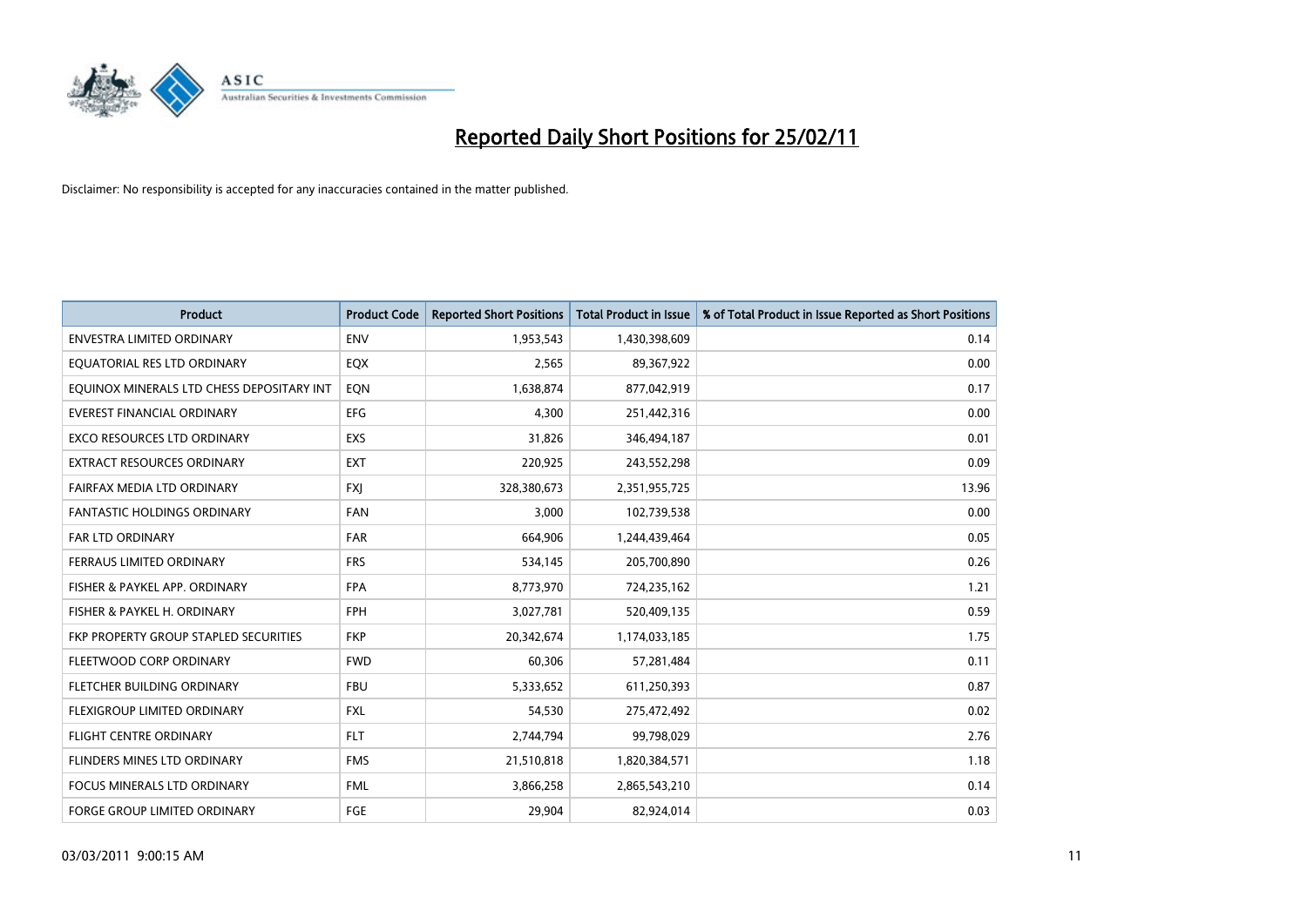

| <b>Product</b>                            | <b>Product Code</b> | <b>Reported Short Positions</b> | <b>Total Product in Issue</b> | % of Total Product in Issue Reported as Short Positions |
|-------------------------------------------|---------------------|---------------------------------|-------------------------------|---------------------------------------------------------|
| FORTE ENERGY NL ORDINARY                  | <b>FTE</b>          | 2,958,986                       | 669,756,735                   | 0.44                                                    |
| FORTESCUE METALS GRP ORDINARY             | <b>FMG</b>          | 17,432,993                      | 3,112,711,159                 | 0.54                                                    |
| <b>FOSTER'S GROUP ORDINARY</b>            | <b>FGL</b>          | 5,374,956                       | 1,935,386,127                 | 0.28                                                    |
| FTD CORPORATION ORDINARY                  | <b>FTD</b>          | 8,088                           | 33,474,593                    | 0.02                                                    |
| <b>FUNTASTIC LIMITED ORDINARY</b>         | <b>FUN</b>          | 322,528                         | 340,997,682                   | 0.09                                                    |
| <b>G.U.D. HOLDINGS ORDINARY</b>           | GUD                 | 500,744                         | 68,426,721                    | 0.74                                                    |
| <b>G8 EDUCATION LIMITED ORDINARY</b>      | <b>GEM</b>          | 951,425                         | 183,304,537                   | 0.52                                                    |
| <b>GALAXY RESOURCES ORDINARY</b>          | GXY                 | 637,378                         | 214,236,091                   | 0.29                                                    |
| <b>GEODYNAMICS LIMITED ORDINARY</b>       | GDY                 | 926,526                         | 335,700,525                   | 0.27                                                    |
| <b>GINDALBIE METALS LTD ORDINARY</b>      | GBG                 | 10,374,749                      | 935,215,590                   | 1.10                                                    |
| <b>GIRALIA RESOURCES NL ORDINARY</b>      | <b>GIR</b>          | 88,360                          | 183,085,170                   | 0.05                                                    |
| <b>GLOBAL MINING ORDINARY</b>             | <b>GMI</b>          | 8,951                           | 191,820,968                   | 0.00                                                    |
| <b>GLOUCESTER COAL ORDINARY</b>           | <b>GCL</b>          | 253,658                         | 140,447,062                   | 0.18                                                    |
| <b>GME RESOURCES LTD ORDINARY</b>         | <b>GME</b>          | 800                             | 302,352,750                   | 0.00                                                    |
| <b>GOLDEN WEST RESOURCE ORDINARY</b>      | <b>GWR</b>          | 1,617                           | 192,082,567                   | 0.00                                                    |
| <b>GOODMAN FIELDER, ORDINARY</b>          | GFF                 | 28,443,892                      | 1,380,386,438                 | 2.08                                                    |
| <b>GOODMAN GROUP STAPLED US PROHIBIT.</b> | <b>GMG</b>          | 4,614,935                       | 6,893,222,796                 | 0.06                                                    |
| <b>GPT GROUP STAPLED SEC.</b>             | <b>GPT</b>          | 8,534,461                       | 1,855,529,431                 | 0.44                                                    |
| <b>GRAINCORP LIMITED A CLASS ORDINARY</b> | <b>GNC</b>          | 644,221                         | 198,318,900                   | 0.33                                                    |
| <b>GRANGE RESOURCES. ORDINARY</b>         | GRR                 | 1,076,790                       | 1,152,077,403                 | 0.09                                                    |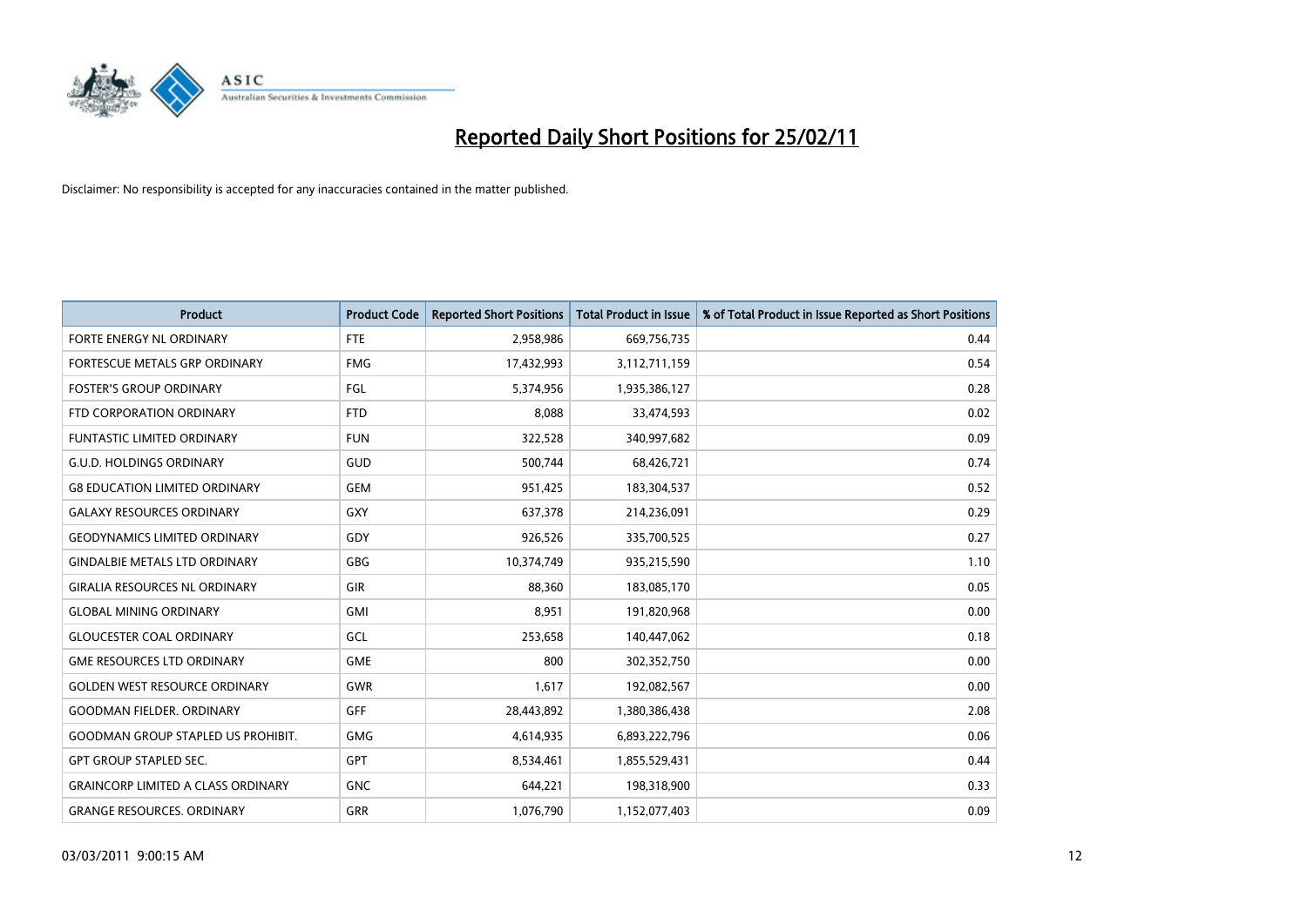

| <b>Product</b>                            | <b>Product Code</b> | <b>Reported Short Positions</b> | <b>Total Product in Issue</b> | % of Total Product in Issue Reported as Short Positions |
|-------------------------------------------|---------------------|---------------------------------|-------------------------------|---------------------------------------------------------|
| <b>GREENCAP LIMITED ORDINARY</b>          | GCG                 |                                 | 262,515,385                   | 0.00                                                    |
| <b>GREENLAND MIN EN LTD ORDINARY</b>      | GGG                 | 535,605                         | 314,663,174                   | 0.17                                                    |
| <b>GRYPHON MINERALS LTD ORDINARY</b>      | GRY                 | 165,447                         | 292,822,058                   | 0.06                                                    |
| GUINNESS PEAT GROUP. CHESS DEPOSITARY INT | <b>GPG</b>          | 56                              | 292,813,582                   | 0.00                                                    |
| <b>GUIARAT NRE COAL LTD ORDINARY</b>      | <b>GNM</b>          | 307,152                         | 990,948,858                   | 0.02                                                    |
| <b>GUNNS LIMITED ORDINARY</b>             | <b>GNS</b>          | 31,326,045                      | 848,401,559                   | 3.69                                                    |
| <b>GWA GROUP LTD ORDINARY</b>             | <b>GWA</b>          | 5,517,685                       | 301,102,514                   | 1.84                                                    |
| <b>HARVEY NORMAN ORDINARY</b>             | <b>HVN</b>          | 40,813,830                      | 1,062,316,784                 | 3.82                                                    |
| HASTIE GROUP LIMITED ORDINARY             | <b>HST</b>          | 2,690,376                       | 239,781,419                   | 1.11                                                    |
| HASTINGS DIVERSIFIED STAPLED SECURITY     | <b>HDF</b>          | 470,015                         | 520,447,040                   | 0.08                                                    |
| <b>HEARTWARE INT INC CDI 35:1</b>         | <b>HIN</b>          | 272,008                         | 66,059,280                    | 0.41                                                    |
| <b>HENDERSON GROUP CDI 1:1</b>            | <b>HGG</b>          | 5,394,746                       | 554,072,125                   | 0.97                                                    |
| HFA HOLDINGS LIMITED ORDINARY             | <b>HFA</b>          | 2,142,405                       | 469,330,170                   | 0.45                                                    |
| <b>HIGHLANDS PACIFIC ORDINARY</b>         | <b>HIG</b>          | 2,382,804                       | 686,082,148                   | 0.35                                                    |
| HILLCREST LITIGAT, ORDINARY               | <b>HLS</b>          | 1,600,000                       | 76,488,557                    | 2.09                                                    |
| HILLGROVE RES LTD ORDINARY                | <b>HGO</b>          | 228,132                         | 793,698,575                   | 0.02                                                    |
| HILLS HOLDINGS LTD ORDINARY               | <b>HIL</b>          | 1,851,044                       | 248,676,841                   | 0.74                                                    |
| HORIZON OIL LIMITED ORDINARY              | <b>HZN</b>          | 2,794,699                       | 1,130,311,515                 | 0.24                                                    |
| HUNNU COAL LIMITED ORDINARY               | <b>HUN</b>          | 1,016,921                       | 182,565,002                   | 0.56                                                    |
| <b>ICON ENERGY LIMITED ORDINARY</b>       | <b>ICN</b>          | 303,636                         | 469,301,394                   | 0.06                                                    |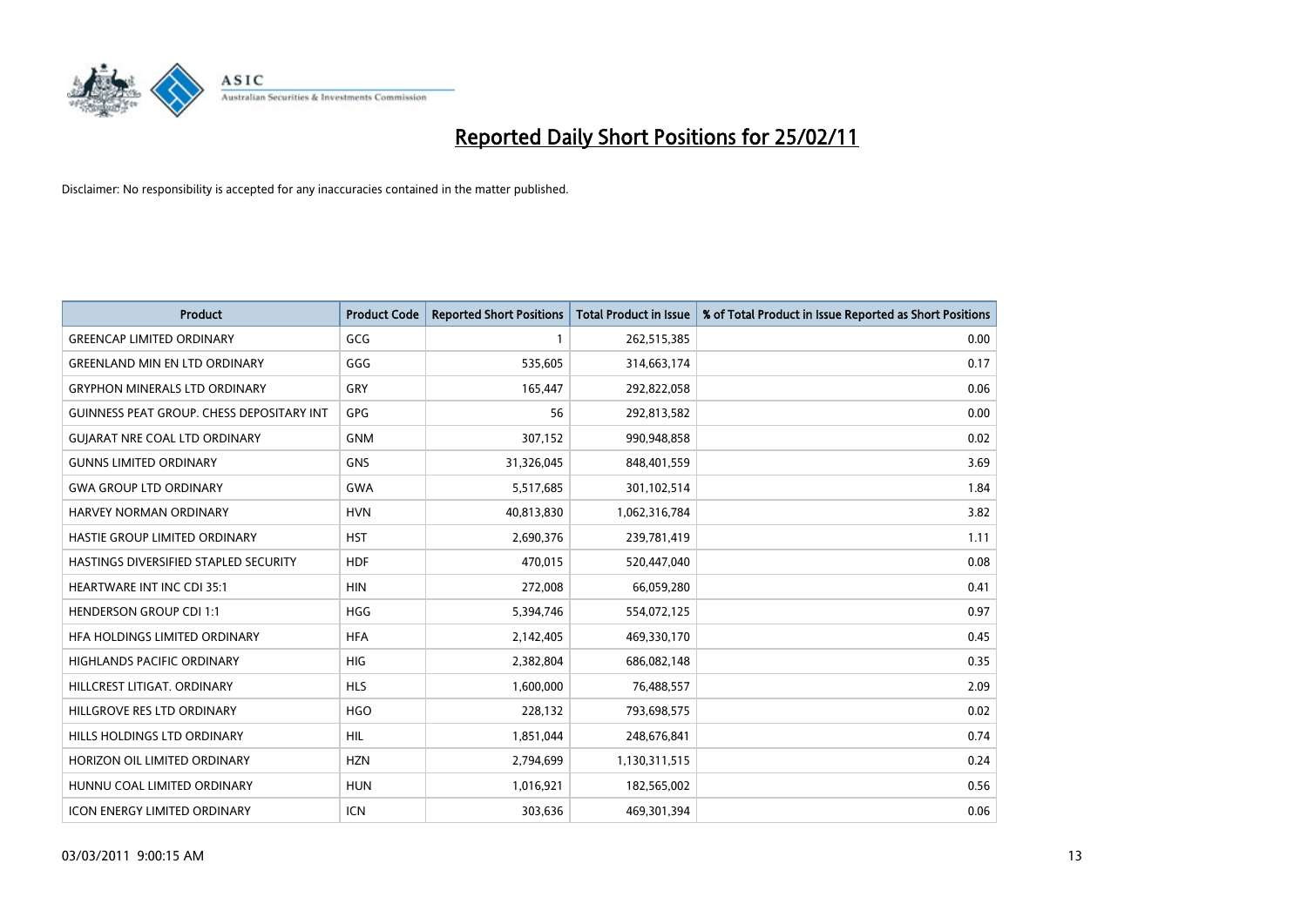

| Product                                  | <b>Product Code</b> | <b>Reported Short Positions</b> | <b>Total Product in Issue</b> | % of Total Product in Issue Reported as Short Positions |
|------------------------------------------|---------------------|---------------------------------|-------------------------------|---------------------------------------------------------|
| <b>IINET LIMITED ORDINARY</b>            | <b>IIN</b>          | 1,114,508                       | 152,160,119                   | 0.73                                                    |
| <b>ILUKA RESOURCES ORDINARY</b>          | ILU                 | 4,442,924                       | 418,700,517                   | 1.06                                                    |
| IMF (AUSTRALIA) LTD ORDINARY             | <b>IMF</b>          | 395,465                         | 122,496,819                   | 0.32                                                    |
| IMX RESOURCES LTD ORDINARY               | <b>IXR</b>          | 20,000                          | 262,612,803                   | 0.01                                                    |
| <b>INCITEC PIVOT ORDINARY</b>            | IPL                 | 5,460,860                       | 1,628,730,107                 | 0.33                                                    |
| <b>INDAGO RESOURCES LTD ORDINARY</b>     | <b>IDG</b>          | 8,179                           | 6,933,274                     | 0.12                                                    |
| <b>INDEPENDENCE GROUP ORDINARY</b>       | <b>IGO</b>          | 1,787,855                       | 138,777,305                   | 1.30                                                    |
| <b>INDOPHIL RESOURCES ORDINARY</b>       | <b>IRN</b>          | 361,622                         | 471,445,763                   | 0.07                                                    |
| <b>INDUSTREA LIMITED ORDINARY</b>        | IDL                 | 435,079                         | 363,878,295                   | 0.12                                                    |
| <b>INFIGEN ENERGY STAPLED SECURITIES</b> | <b>IFN</b>          | 6,499,597                       | 761,222,569                   | 0.85                                                    |
| ING INDUSTRIAL FUND UNITS                | <b>IIF</b>          | 5,307,644                       | 2,592,249,647                 | 0.21                                                    |
| ING OFFICE FUND STAPLED SECURITIES       | <b>IOF</b>          | 16,987,733                      | 2,729,071,212                 | 0.61                                                    |
| ING RE COM GROUP STAPLED SECURITIES      | ILF.                | 9,075                           | 441,029,194                   | 0.00                                                    |
| <b>INSURANCE AUSTRALIA ORDINARY</b>      | IAG                 | 7,757,079                       | 2,079,034,021                 | 0.36                                                    |
| INTEGRA MINING LTD, ORDINARY             | <b>IGR</b>          | 9,494,950                       | 757,942,394                   | 1.24                                                    |
| INTER COAL HOLD LTD ORDINARY             | ICL                 | 504,348                         | 316,342,835                   | 0.15                                                    |
| <b>INTREPID MINES ORDINARY</b>           | <b>IAU</b>          | 1,746,093                       | 520,297,703                   | 0.35                                                    |
| <b>INVOCARE LIMITED ORDINARY</b>         | IVC                 | 1,021,885                       | 102,421,288                   | 1.00                                                    |
| <b>ION LIMITED ORDINARY</b>              | <b>ION</b>          | 164,453                         | 256,365,105                   | 0.06                                                    |
| <b>IOOF HOLDINGS LTD ORDINARY</b>        | IFL.                | 1,595,581                       | 229,794,395                   | 0.69                                                    |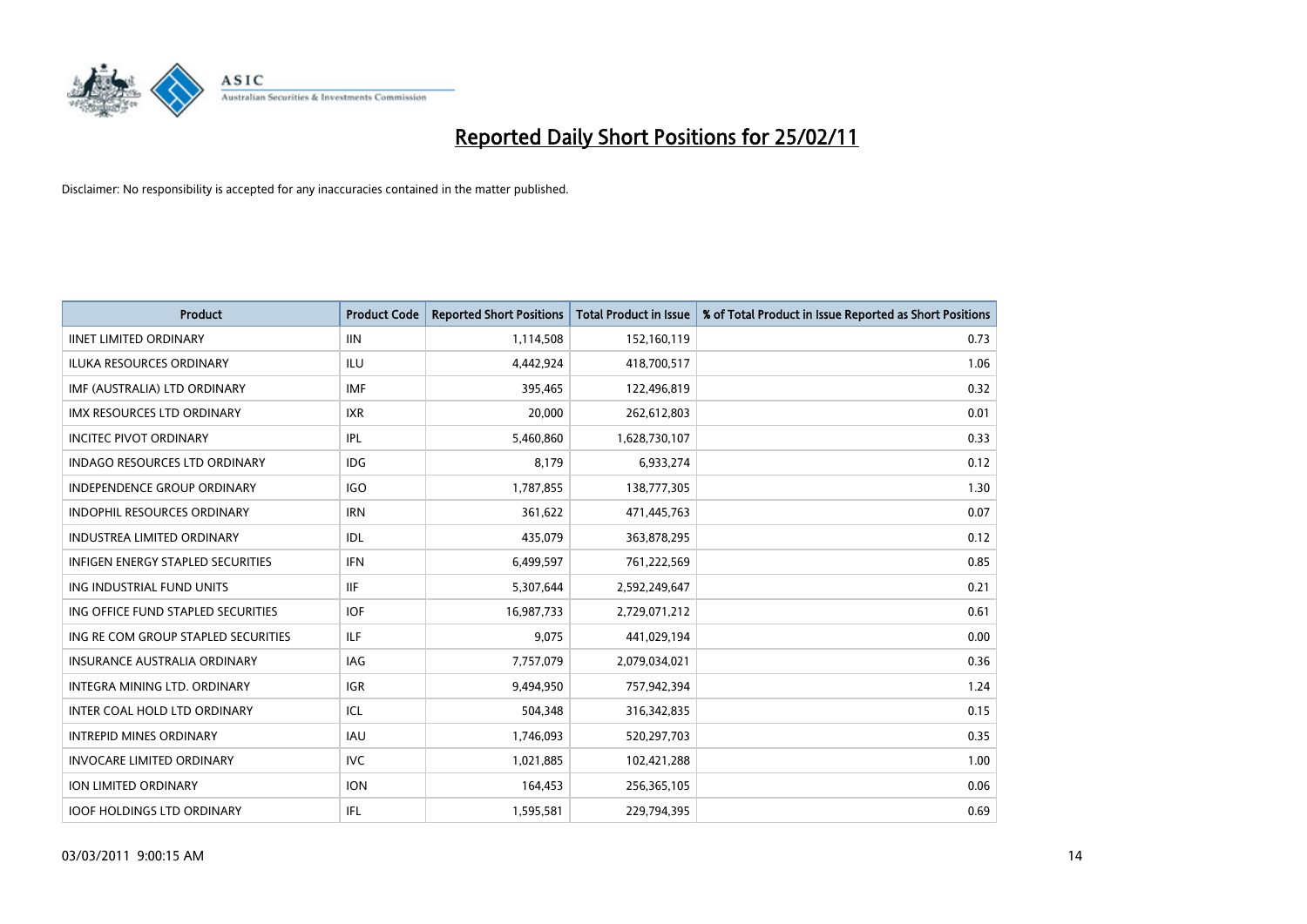

| Product                                         | <b>Product Code</b> | <b>Reported Short Positions</b> | <b>Total Product in Issue</b> | % of Total Product in Issue Reported as Short Positions |
|-------------------------------------------------|---------------------|---------------------------------|-------------------------------|---------------------------------------------------------|
| <b>IRESS MARKET TECH. ORDINARY</b>              | <b>IRE</b>          | 2,160,514                       | 126,018,142                   | 1.70                                                    |
| <b>IRON ORE HOLDINGS ORDINARY</b>               | <b>IOH</b>          | 14,525                          | 137,729,477                   | 0.01                                                    |
| ISHARES GLOBAL 100 CDI 1:1                      | <b>IOO</b>          | 2,597                           | 10,600,000                    | 0.02                                                    |
| ISHARES MSCI EAFE CDI 1:1                       | <b>IVE</b>          | 530                             | 590,400,000                   | 0.00                                                    |
| ISHARES S&P 500 CDI 1:1                         | <b>IVV</b>          | 55,086                          | 116,350,000                   | 0.05                                                    |
| ISHARES S&P ASIA 50 CDI 1:1                     | <b>IAA</b>          | 10,765                          | 1,700,000                     | 0.63                                                    |
| ISHARES S&P HIGH DIV ISHARES S&P HIGH DIV       | <b>IHD</b>          | 4,040                           | 1,700,000                     | 0.24                                                    |
| ISHARES SMALL ORDS ISHARES SMALL ORDS           | <b>ISO</b>          | 50,000                          | 5,400,000                     | 0.93                                                    |
| <b>ISOFT GROUP LIMITED ORDINARY</b>             | <b>ISF</b>          | 7,240,976                       | 1,070,595,874                 | 0.67                                                    |
| <b>IVANHOE AUSTRALIA ORDINARY</b>               | <b>IVA</b>          | 225,951                         | 418,410,103                   | 0.06                                                    |
| <b>JABIRU METALS LTD ORDINARY</b>               | IML                 | 260,252                         | 553,304,180                   | 0.04                                                    |
| <b>JAMES HARDIE INDUST CHESS DEPOSITARY INT</b> | <b>IHX</b>          | 16,139,114                      | 436,148,074                   | 3.70                                                    |
| <b>JAMESON RESOURCES ORDINARY</b>               | <b>JAL</b>          | 1,600,000                       | 95,828,865                    | 1.67                                                    |
| <b>JB HI-FI LIMITED ORDINARY</b>                | <b>IBH</b>          | 10,233,954                      | 109,325,145                   | 9.36                                                    |
| <b>KAGARA LTD ORDINARY</b>                      | KZL                 | 5,054,556                       | 707,789,717                   | 0.73                                                    |
| KANGAROO RES LTD ORDINARY                       | <b>KRL</b>          | 600.000                         | 1,119,430,012                 | 0.05                                                    |
| KAROON GAS AUSTRALIA ORDINARY                   | <b>KAR</b>          | 1,047,165                       | 217,645,769                   | 0.48                                                    |
| KATHMANDU HOLD LTD ORDINARY                     | <b>KMD</b>          | 762,063                         | 200,000,000                   | 0.38                                                    |
| KENTOR GOLD LIMITED ORDINARY                    | KGL                 | 364,482                         | 1,061,592,950                 | 0.03                                                    |
| <b>KEYBRIDGE CAPITAL ORDINARY</b>               | KBC                 | 5,999                           | 172,070,564                   | 0.00                                                    |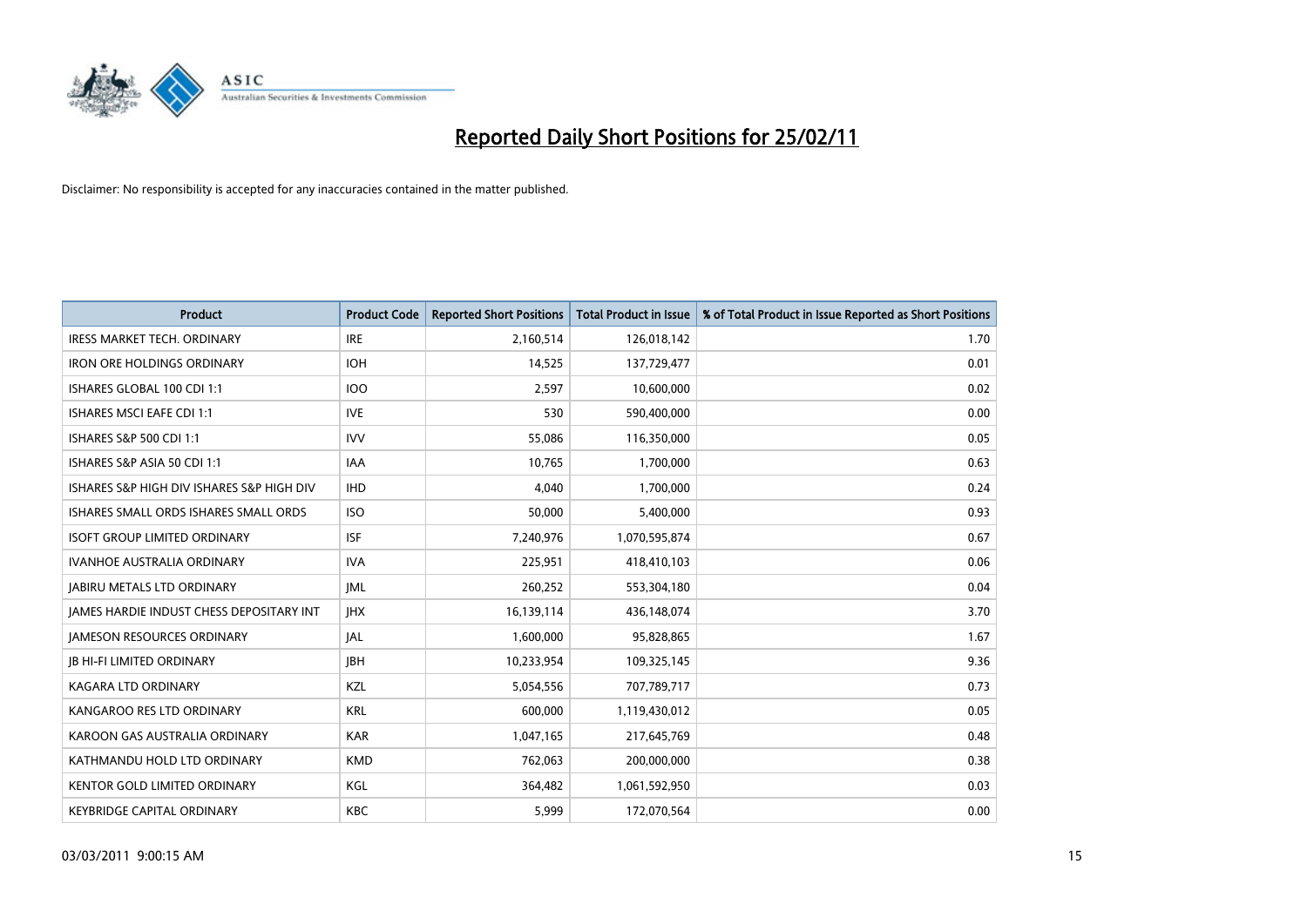

| <b>Product</b>                        | <b>Product Code</b> | <b>Reported Short Positions</b> | Total Product in Issue | % of Total Product in Issue Reported as Short Positions |
|---------------------------------------|---------------------|---------------------------------|------------------------|---------------------------------------------------------|
| KIMBERLEY METALS LTD ORDINARY         | <b>KBL</b>          | 2,609                           | 161,976,319            | 0.00                                                    |
| KINGSGATE CONSOLID, ORDINARY          | <b>KCN</b>          | 839,177                         | 134,872,337            | 0.60                                                    |
| LEIGHTON HOLDINGS ORDINARY            | LEI                 | 7,521,351                       | 302,244,299            | 2.48                                                    |
| LEND LEASE GROUP UNIT/ORD STAPLED     | LLC                 | 1,321,147                       | 565,558,754            | 0.24                                                    |
| LINC ENERGY LTD ORDINARY              | <b>LNC</b>          | 6,259,828                       | 503,418,900            | 1.26                                                    |
| LIQUEFIED NATURAL ORDINARY            | <b>LNG</b>          | 704,439                         | 214,099,015            | 0.33                                                    |
| <b>LYNAS CORPORATION ORDINARY</b>     | <b>LYC</b>          | 63,421,699                      | 1,662,499,093          | 3.83                                                    |
| M2 TELECOMMUNICATION ORDINARY         | <b>MTU</b>          | 10,496                          | 122,855,336            | 0.00                                                    |
| MACARTHUR COAL ORDINARY               | <b>MCC</b>          | 2,457,643                       | 299,476,903            | 0.82                                                    |
| <b>MACMAHON HOLDINGS ORDINARY</b>     | <b>MAH</b>          | 5,490,615                       | 733,711,705            | 0.74                                                    |
| MACO ATLAS ROADS GRP ORDINARY STAPLED | <b>MOA</b>          | 3,679,562                       | 452,345,907            | 0.80                                                    |
| MACQUARIE GROUP LTD ORDINARY          | MQG                 | 2,868,199                       | 346,803,580            | 0.80                                                    |
| MAGMA METALS LTD. ORDINARY            | <b>MMW</b>          | 413.500                         | 195,610,923            | 0.21                                                    |
| <b>MANTRA RESOURCES ORDINARY</b>      | <b>MRU</b>          | 14,913                          | 134,465,075            | 0.01                                                    |
| MAP GROUP STAPLED US PROHIBIT.        | <b>MAP</b>          | 3,080,064                       | 1,861,210,782          | 0.17                                                    |
| MARYBOROUGH SUGAR ORDINARY            | <b>MSF</b>          | 2,869                           | 69,029,013             | 0.00                                                    |
| <b>MATRIX C &amp; E LTD ORDINARY</b>  | <b>MCE</b>          | 2,546                           | 72,964,098             | 0.00                                                    |
| MCMILLAN SHAKESPEARE ORDINARY         | <b>MMS</b>          | 52,322                          | 67,998,560             | 0.07                                                    |
| MCPHERSON'S LTD ORDINARY              | <b>MCP</b>          | 32,700                          | 71,651,758             | 0.04                                                    |
| MEDUSA MINING LTD ORDINARY            | <b>MML</b>          | 1,375,203                       | 188,233,911            | 0.73                                                    |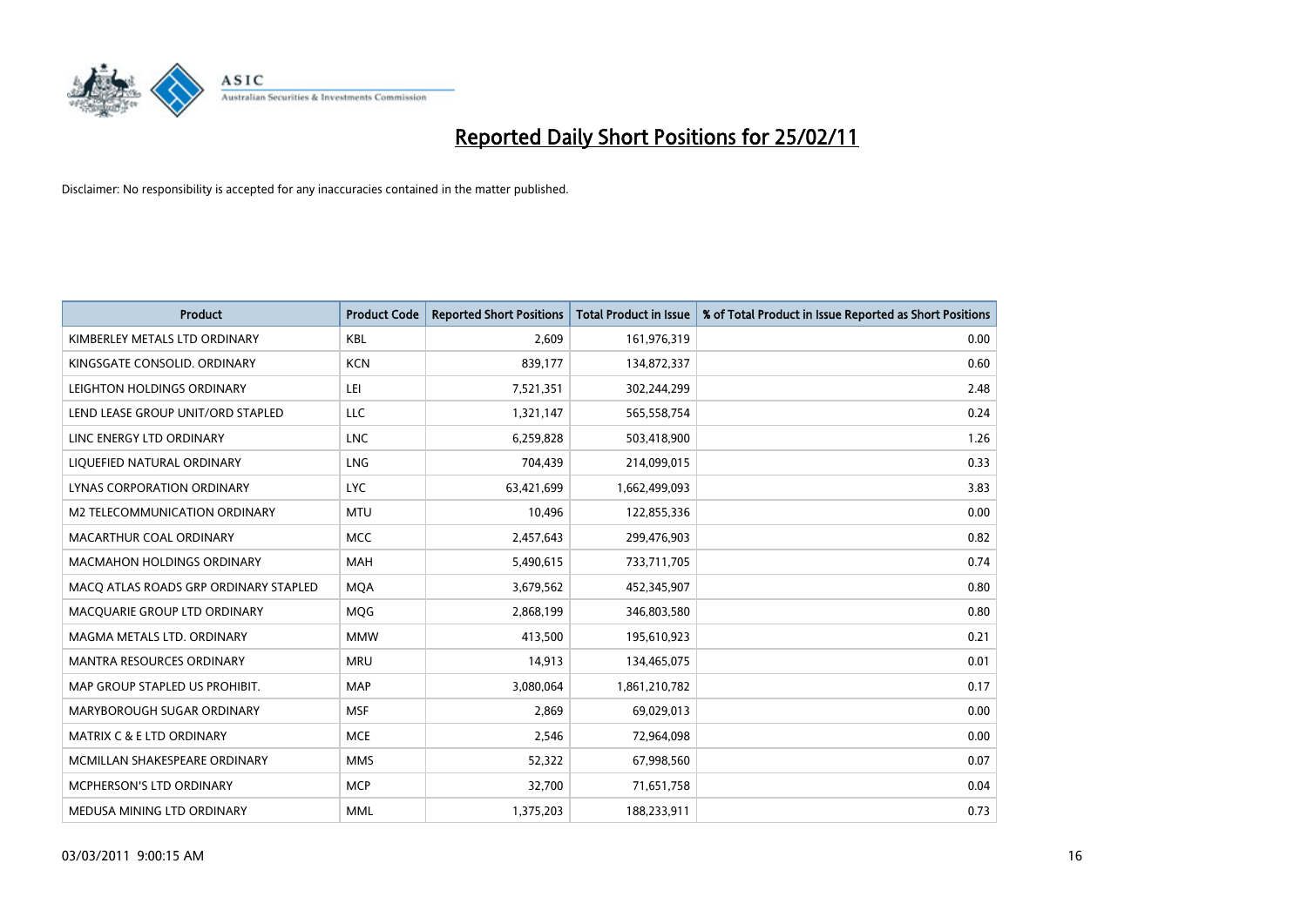

| <b>Product</b>                  | <b>Product Code</b> | <b>Reported Short Positions</b> | <b>Total Product in Issue</b> | % of Total Product in Issue Reported as Short Positions |
|---------------------------------|---------------------|---------------------------------|-------------------------------|---------------------------------------------------------|
| MELBOURNE IT LIMITED ORDINARY   | <b>MLB</b>          | 142,142                         | 80,043,955                    | 0.18                                                    |
| MEO AUSTRALIA LTD ORDINARY      | <b>MEO</b>          | 5,912,432                       | 539,913,260                   | 1.08                                                    |
| <b>MERMAID MARINE ORDINARY</b>  | <b>MRM</b>          | 977,801                         | 213,763,662                   | 0.46                                                    |
| MESOBLAST LIMITED ORDINARY      | <b>MSB</b>          | 371,646                         | 277,937,562                   | 0.13                                                    |
| METALS X LIMITED ORDINARY       | <b>MLX</b>          | 326,940                         | 1,365,661,782                 | 0.03                                                    |
| METCASH LIMITED ORDINARY        | <b>MTS</b>          | 23,436,207                      | 768,804,339                   | 3.02                                                    |
| METGASCO LIMITED ORDINARY       | <b>MEL</b>          | 240,521                         | 252,460,972                   | 0.09                                                    |
| MICLYN EXP OFFSHR ORDINARY      | <b>MIO</b>          | 146,302                         | 271,700,000                   | 0.05                                                    |
| MINARA RESOURCES ORDINARY       | <b>MRE</b>          | 7,527,946                       | 1,167,783,517                 | 0.63                                                    |
| MINCOR RESOURCES NL ORDINARY    | <b>MCR</b>          | 597,756                         | 200,608,804                   | 0.31                                                    |
| MINEMAKERS LIMITED ORDINARY     | <b>MAK</b>          | 269,127                         | 227,003,950                   | 0.12                                                    |
| MINERAL DEPOSITS ORDINARY       | <b>MDL</b>          | 281,675                         | 60,768,582                    | 0.47                                                    |
| MINERAL RESOURCES. ORDINARY     | <b>MIN</b>          | 488,880                         | 168,812,735                   | 0.28                                                    |
| MIRABELA NICKEL LTD ORDINARY    | <b>MBN</b>          | 9,421,477                       | 491,561,237                   | 1.90                                                    |
| MIRVAC GROUP STAPLED SECURITIES | <b>MGR</b>          | 10,639,130                      | 3,415,819,357                 | 0.31                                                    |
| MOLOPO ENERGY LTD ORDINARY      | <b>MPO</b>          | 1,135,453                       | 250,972,584                   | 0.46                                                    |
| MOLY MINES LIMITED ORDINARY     | <b>MOL</b>          | 21,452                          | 365,893,989                   | 0.01                                                    |
| MONADELPHOUS GROUP ORDINARY     | <b>MND</b>          | 426,828                         | 87,576,827                    | 0.47                                                    |
| MONTO MINERALS LTD ORDINARY     | <b>MOO</b>          | 8,052,650                       | 596,181,332                   | 1.35                                                    |
| MORTGAGE CHOICE LTD ORDINARY    | MOC                 | 1,514                           | 119,948,255                   | 0.00                                                    |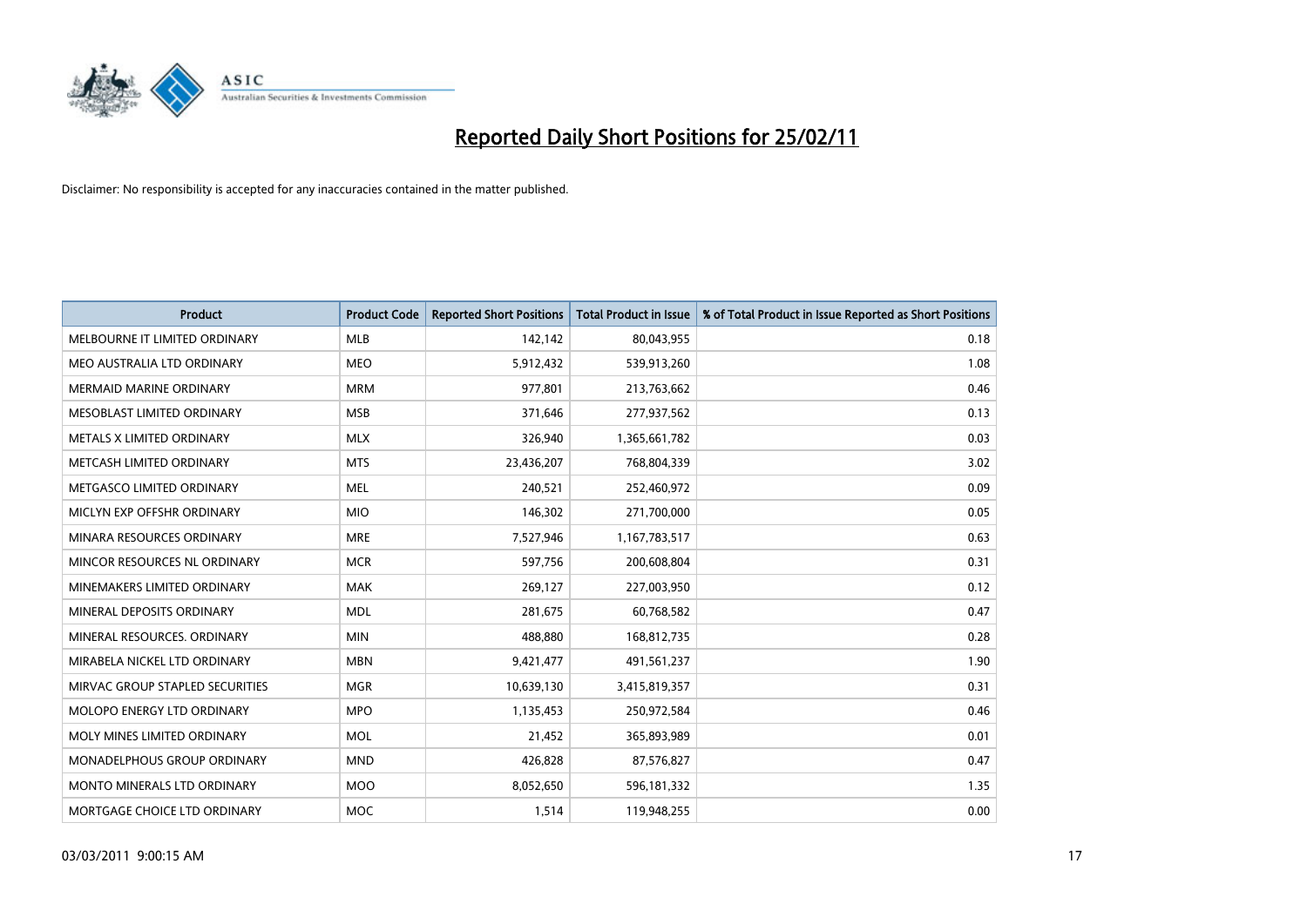

| Product                                 | <b>Product Code</b> | <b>Reported Short Positions</b> | <b>Total Product in Issue</b> | % of Total Product in Issue Reported as Short Positions |
|-----------------------------------------|---------------------|---------------------------------|-------------------------------|---------------------------------------------------------|
| <b>MOUNT GIBSON IRON ORDINARY</b>       | <b>MGX</b>          | 4,604,727                       | 1,082,570,693                 | 0.43                                                    |
| MULTIPLEX SITES SITES                   | <b>MXUPA</b>        | 45                              | 4,500,000                     | 0.00                                                    |
| MURCHISON METALS LTD ORDINARY           | <b>MMX</b>          | 12,217,033                      | 435,884,268                   | 2.80                                                    |
| <b>MYER HOLDINGS LTD ORDINARY</b>       | <b>MYR</b>          | 12,449,309                      | 582,297,884                   | 2.13                                                    |
| <b>MYSTATE LIMITED ORDINARY</b>         | <b>MYS</b>          | 1,400                           | 67,439,158                    | 0.00                                                    |
| NAMOI COTTON CO-OP CO-OPERATIVE CAP.UNT | <b>NAM</b>          | 205,227                         | 96,978,836                    | 0.21                                                    |
| NATIONAL AUST, BANK ORDINARY            | <b>NAB</b>          | 9,211,084                       | 2,169,575,514                 | 0.41                                                    |
| NATURAL FUEL LIMITED ORDINARY           | <b>NFL</b>          |                                 | 721,912                       | 0.00                                                    |
| NAVITAS LIMITED ORDINARY                | <b>NVT</b>          | 1,137,194                       | 369,358,564                   | 0.31                                                    |
| NEPTUNE MARINE ORDINARY                 | <b>NMS</b>          | 1,937,149                       | 442,352,382                   | 0.43                                                    |
| NEW HOPE CORPORATION ORDINARY           | <b>NHC</b>          | 786,408                         | 830,230,549                   | 0.09                                                    |
| NEWCREST MINING ORDINARY                | <b>NCM</b>          | 2,633,703                       | 765,173,287                   | 0.33                                                    |
| NEWS CORP A NON-VOTING CDI              | <b>NWSLV</b>        | 94,271                          | 1,829,192,100                 | 0.01                                                    |
| NEWS CORP B VOTING CDI                  | <b>NWS</b>          | 6,428,009                       | 798,520,953                   | 0.79                                                    |
| NEXBIS LIMITED ORDINARY                 | <b>NBS</b>          | 63,733                          | 798,356,704                   | 0.01                                                    |
| NEXUS ENERGY LIMITED ORDINARY           | <b>NXS</b>          | 20,966,214                      | 1,020,257,304                 | 2.07                                                    |
| NIB HOLDINGS LIMITED ORDINARY           | <b>NHF</b>          | 4,911                           | 466,765,752                   | 0.00                                                    |
| NICK SCALI LIMITED ORDINARY             | <b>NCK</b>          | 35,846                          | 81,000,000                    | 0.04                                                    |
| NIDO PETROLEUM ORDINARY                 | <b>NDO</b>          | 2,265,627                       | 1,373,822,119                 | 0.16                                                    |
| NKWE PLATINUM 10C US COMMON             | <b>NKP</b>          | 240,577                         | 559,651,184                   | 0.05                                                    |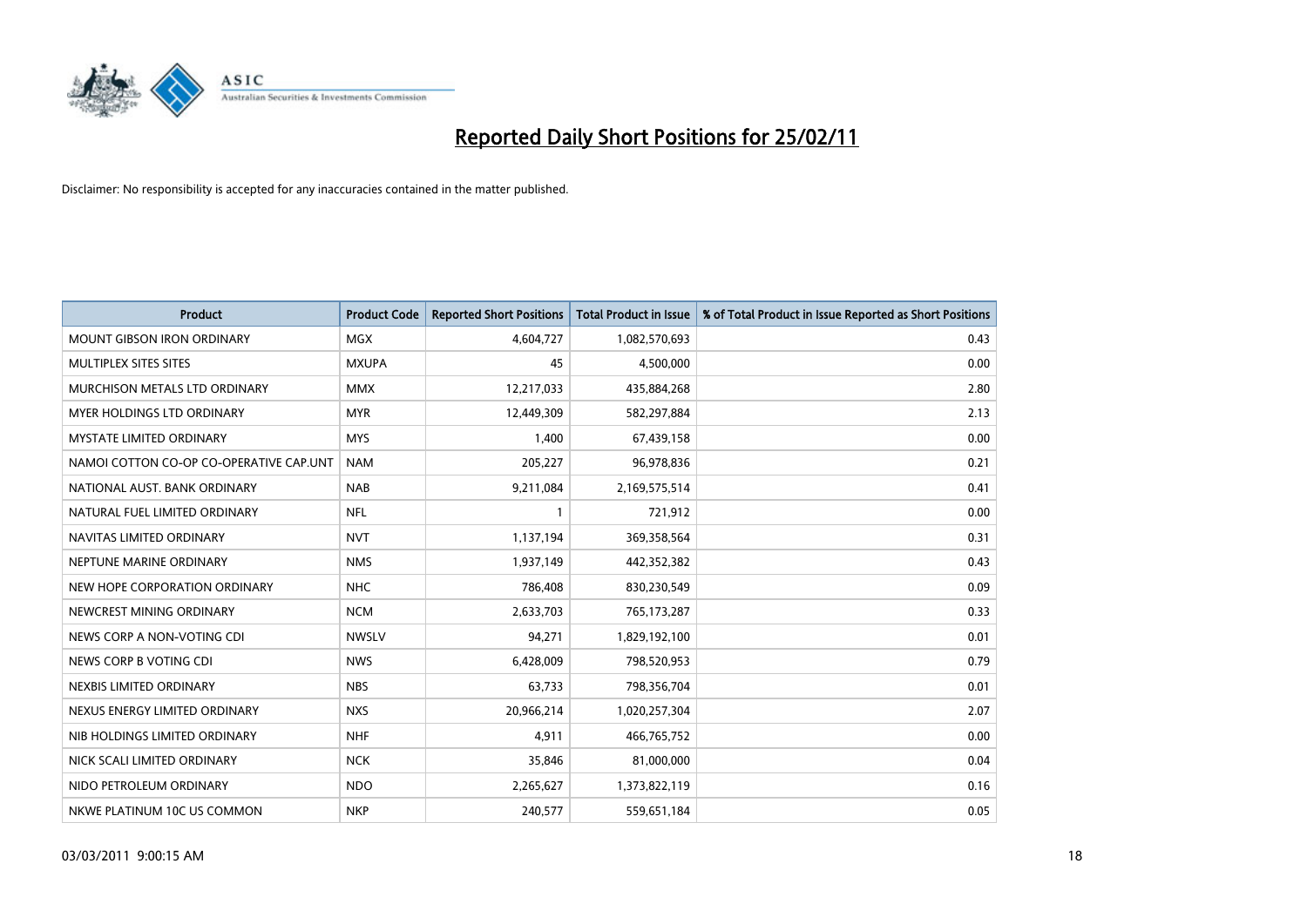

| <b>Product</b>                        | <b>Product Code</b> | <b>Reported Short Positions</b> | Total Product in Issue | % of Total Product in Issue Reported as Short Positions |
|---------------------------------------|---------------------|---------------------------------|------------------------|---------------------------------------------------------|
| NOBLE MINERAL RES ORDINARY            | <b>NMG</b>          | 174,870                         | 380,667,944            | 0.05                                                    |
| NORTHERN CREST ORDINARY               | <b>NOC</b>          | 24,345                          | 116,074,781            | 0.02                                                    |
| NORTHERN ENERGY CORP ORDINARY         | <b>NEC</b>          | 95,264                          | 128,455,838            | 0.07                                                    |
| NORTHERN IRON LTD ORDINARY            | <b>NFE</b>          | 1,371,131                       | 336,084,863            | 0.41                                                    |
| NORTHERN MIN LTD ORDINARY             | <b>NTU</b>          | 97.075                          | 164,346,651            | 0.06                                                    |
| NORTON GOLD FIELDS ORDINARY           | <b>NGF</b>          | 3,000                           | 684,830,265            | 0.00                                                    |
| NRW HOLDINGS LIMITED ORDINARY         | <b>NWH</b>          | 233,980                         | 251,223,000            | 0.08                                                    |
| NUCOAL RESOURCES NL ORDINARY          | <b>NCR</b>          | 1,229,149                       | 434,612,580            | 0.28                                                    |
| NUFARM LIMITED ORDINARY               | <b>NUF</b>          | 5,999,245                       | 261,833,005            | 2.27                                                    |
| NUPLEX INDUSTRIES ORDINARY            | <b>NPX</b>          | 107,106                         | 195,060,783            | 0.05                                                    |
| NYOTA MINERALS LTD ORDINARY           | <b>NYO</b>          | 77,225                          | 477,948,263            | 0.02                                                    |
| OAKTON LIMITED ORDINARY               | <b>OKN</b>          | 643,127                         | 93,674,235             | 0.69                                                    |
| OCEANAGOLD CORP. CHESS DEPOSITARY INT | <b>OGC</b>          | 1,103,923                       | 262,062,610            | 0.42                                                    |
| OCEANIA CAPITAL LTD ORDINARY          | <b>OCP</b>          | 2,500                           | 91,921,295             | 0.00                                                    |
| OIL SEARCH LTD ORDINARY               | <b>OSH</b>          | 7,669,806                       | 1,312,888,303          | 0.57                                                    |
| OM HOLDINGS LIMITED ORDINARY          | OMH                 | 5,108,659                       | 503,085,150            | 1.00                                                    |
| <b>ONESTEEL LIMITED ORDINARY</b>      | OST                 | 9,814,525                       | 1,334,723,421          | 0.71                                                    |
| ORICA LIMITED ORDINARY                | ORI                 | 1,076,288                       | 363,223,767            | 0.28                                                    |
| ORIGIN ENERGY ORDINARY                | <b>ORG</b>          | 5,701,453                       | 884,910,512            | 0.63                                                    |
| OROCOBRE LIMITED ORDINARY             | <b>ORE</b>          | 279,657                         | 95,854,894             | 0.29                                                    |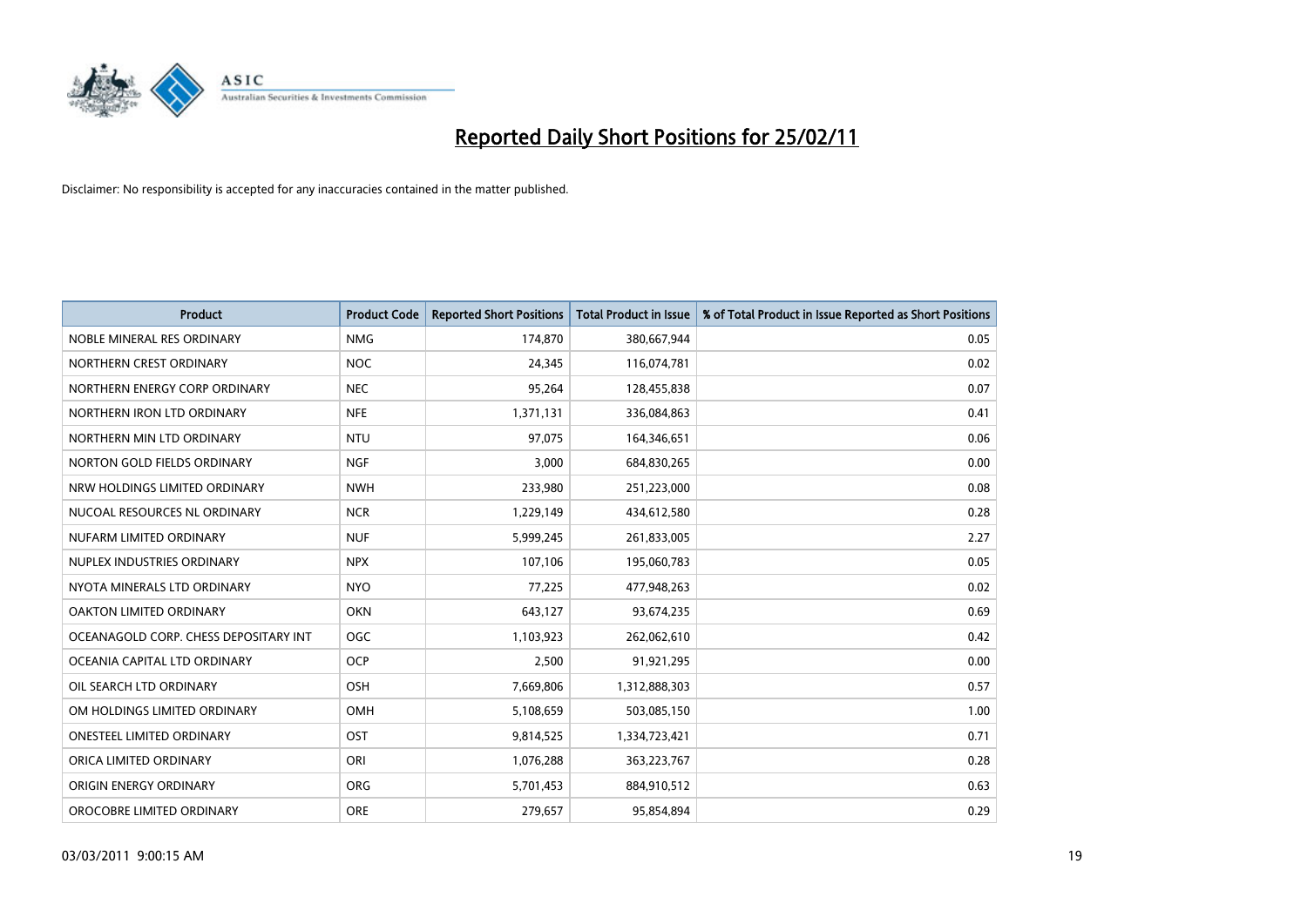

| Product                       | <b>Product Code</b> | <b>Reported Short Positions</b> | Total Product in Issue | % of Total Product in Issue Reported as Short Positions |
|-------------------------------|---------------------|---------------------------------|------------------------|---------------------------------------------------------|
| OROTONGROUP LIMITED ORDINARY  | <b>ORL</b>          | 8,375                           | 40,880,902             | 0.03                                                    |
| OTTO ENERGY LIMITED ORDINARY  | <b>OEL</b>          | 114,204                         | 1,134,540,071          | 0.01                                                    |
| OZ MINERALS ORDINARY          | OZL                 | 23,462,866                      | 3,238,546,504          | 0.71                                                    |
| PACIFIC BRANDS ORDINARY       | <b>PBG</b>          | 8,088,584                       | 931,386,248            | 0.88                                                    |
| PALADIN ENERGY LTD ORDINARY   | <b>PDN</b>          | 19,746,740                      | 777,455,983            | 2.51                                                    |
| PAN PACIFIC PETROL, ORDINARY  | PPP                 | 242,029                         | 588,612,110            | 0.04                                                    |
| PANAUST LIMITED ORDINARY      | <b>PNA</b>          | 8,998,771                       | 2,963,456,676          | 0.29                                                    |
| PANORAMIC RESOURCES ORDINARY  | PAN                 | 1,211,824                       | 207,050,710            | 0.58                                                    |
| PAPERLINX LIMITED ORDINARY    | <b>PPX</b>          | 26,409,288                      | 603,580,761            | 4.38                                                    |
| PAPILLON RES LTD ORDINARY     | PIR                 | 1,617                           | 187,419,893            | 0.00                                                    |
| PATTIES FOODS LTD ORDINARY    | PFL                 |                                 | 138,908,853            | 0.00                                                    |
| PEET LIMITED ORDINARY         | <b>PPC</b>          | 101,620                         | 302,965,804            | 0.03                                                    |
| PENINSULA ENERGY LTD ORDINARY | <b>PEN</b>          | 681,149                         | 2,065,138,440          | 0.03                                                    |
| PERILYA LIMITED ORDINARY      | PEM                 | 1,531,075                       | 526,075,563            | 0.29                                                    |
| PERPETUAL LIMITED ORDINARY    | PPT                 | 2,308,686                       | 44,140,166             | 5.21                                                    |
| PERSEUS MINING LTD ORDINARY   | PRU                 | 2,650,251                       | 423,187,088            | 0.63                                                    |
| PETSEC ENERGY ORDINARY        | <b>PSA</b>          | 223,332                         | 231,283,622            | 0.10                                                    |
| PHARMAXIS LTD ORDINARY        | <b>PXS</b>          | 1,106,292                       | 228,127,809            | 0.49                                                    |
| PHOTON GROUP LTD ORDINARY     | PGA                 | 250,510                         | 1,540,543,357          | 0.02                                                    |
| PIKE RIVER COAL ORDINARY      | <b>PRC</b>          | 257,595                         | 405,513,933            | 0.06                                                    |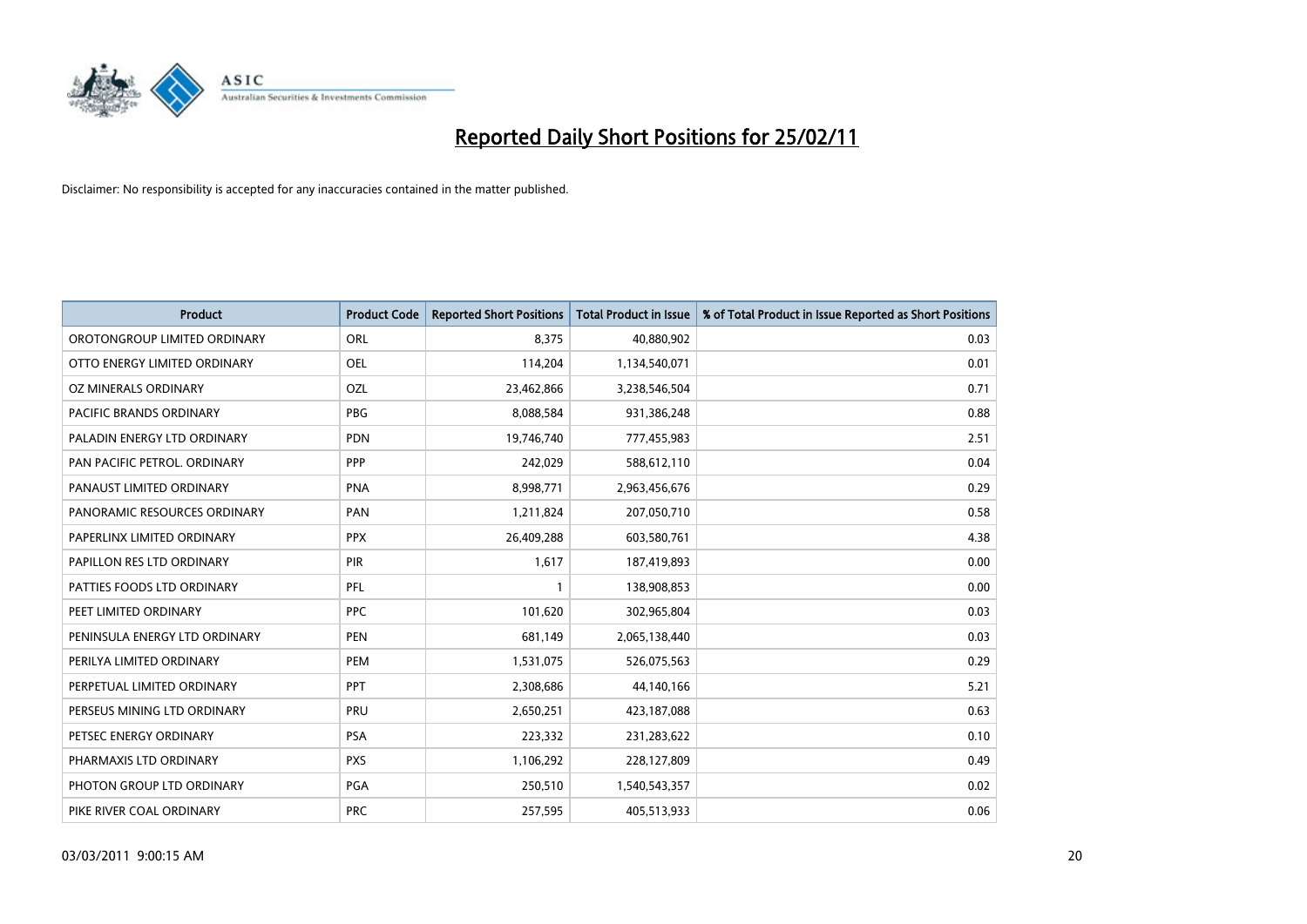

| <b>Product</b>                       | <b>Product Code</b> | <b>Reported Short Positions</b> | Total Product in Issue | % of Total Product in Issue Reported as Short Positions |
|--------------------------------------|---------------------|---------------------------------|------------------------|---------------------------------------------------------|
| PLATINUM ASSET ORDINARY              | <b>PTM</b>          | 5,717,710                       | 561,347,878            | 1.00                                                    |
| PLATINUM AUSTRALIA ORDINARY          | PLA                 | 5,316,512                       | 392,430,039            | 1.36                                                    |
| PLATINUM CAPITAL LTD ORDINARY        | <b>PMC</b>          |                                 | 163,732,888            | 0.00                                                    |
| PLUTON RESOURCES ORDINARY            | PLV                 | 99,784                          | 181,457,362            | 0.05                                                    |
| PMP LIMITED ORDINARY                 | <b>PMP</b>          | 339,761                         | 335,338,483            | 0.08                                                    |
| PORT BOUVARD LIMITED ORDINARY        | PBD                 | 6.754                           | 593,868,295            | 0.00                                                    |
| PREMIER INVESTMENTS ORDINARY         | <b>PMV</b>          | 322,068                         | 155,030,045            | 0.21                                                    |
| PRIMA BIOMED LTD ORDINARY            | <b>PRR</b>          | 256,793                         | 779,818,208            | 0.03                                                    |
| PRIMARY HEALTH CARE ORDINARY         | PRY                 | 9,696,588                       | 496,073,188            | 1.95                                                    |
| PRIME INFR GROUP. STAPLED SECURITIES | PIH                 | 308,735                         | 351,776,795            | 0.09                                                    |
| PRIME MEDIA GRP LTD ORDINARY         | <b>PRT</b>          | 2                               | 366,330,303            | 0.00                                                    |
| PRIMEAG AUSTRALIA ORDINARY           | PAG                 | 3,298                           | 150,569,976            | 0.00                                                    |
| PROGEN PHARMACEUTIC ORDINARY         | PGL                 | 151,596                         | 24,709,097             | 0.61                                                    |
| PROGRAMMED ORDINARY                  | <b>PRG</b>          | 512,794                         | 118,169,908            | 0.44                                                    |
| <b>PSIVIDA CORP CDI 1:1</b>          | <b>PVA</b>          | 6,878                           | 8,972,191              | 0.08                                                    |
| <b>QANTAS AIRWAYS ORDINARY</b>       | QAN                 | 23,712,226                      | 2,265,123,620          | 1.06                                                    |
| OBE INSURANCE GROUP ORDINARY         | <b>OBE</b>          | 19,164,240                      | 1,051,756,499          | 1.80                                                    |
| OR NATIONAL LIMITED ORDINARY         | <b>ORN</b>          | 16,808,645                      | 2,440,000,000          | 0.68                                                    |
| <b>QUBE LOGISTICS ORDINARY UNITS</b> | <b>QUB</b>          | 21,658                          | 517,868,029            | 0.00                                                    |
| RAMELIUS RESOURCES ORDINARY          | <b>RMS</b>          | 37,248                          | 291,208,795            | 0.01                                                    |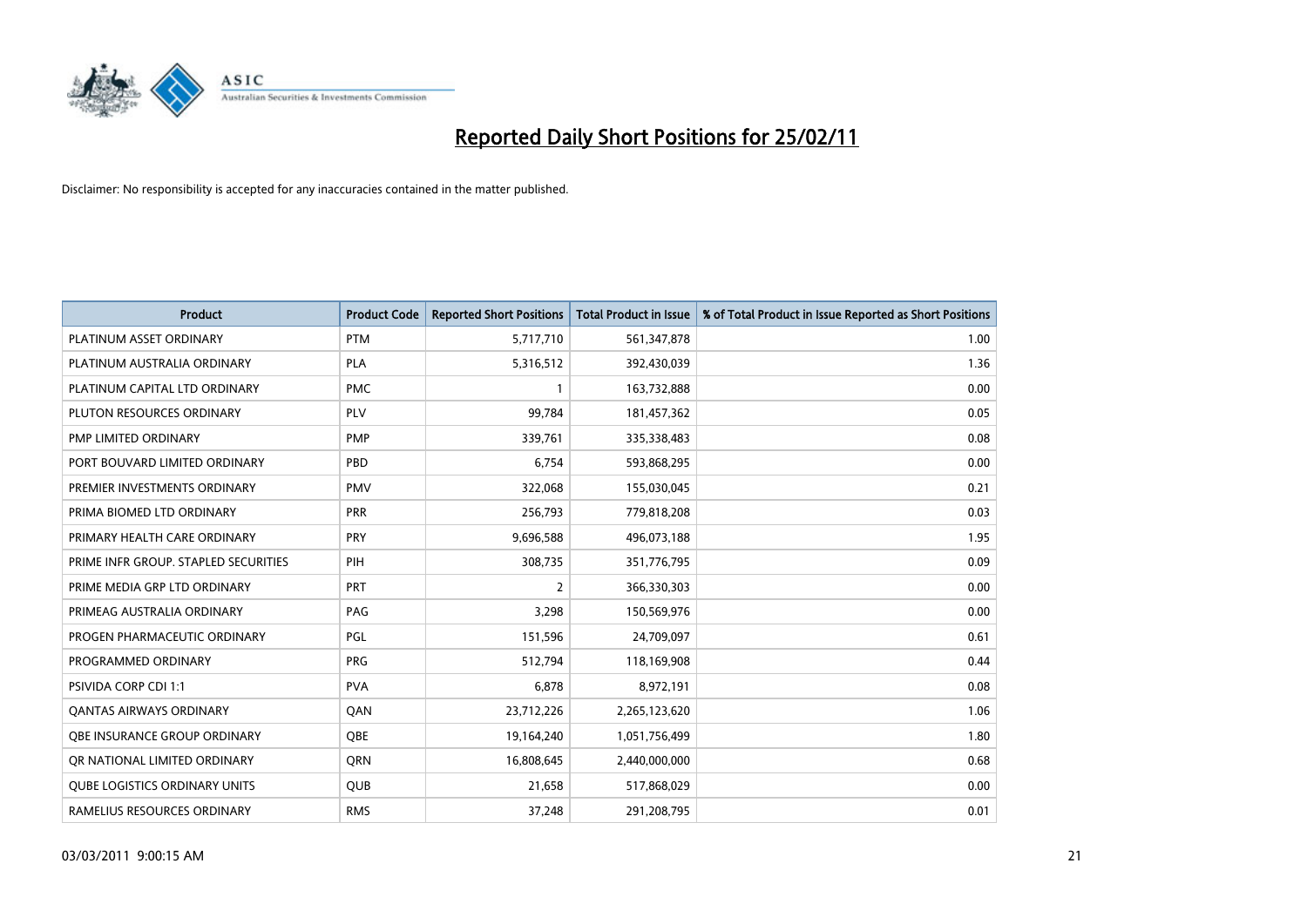

| Product                            | <b>Product Code</b> | <b>Reported Short Positions</b> | <b>Total Product in Issue</b> | % of Total Product in Issue Reported as Short Positions |
|------------------------------------|---------------------|---------------------------------|-------------------------------|---------------------------------------------------------|
| RAMSAY HEALTH CARE ORDINARY        | <b>RHC</b>          | 1,009,543                       | 202,081,252                   | 0.49                                                    |
| RCR TOMLINSON ORDINARY             | <b>RCR</b>          | 68,067                          | 131,892,672                   | 0.05                                                    |
| <b>REA GROUP ORDINARY</b>          | <b>REA</b>          | 35,238                          | 129,691,280                   | 0.01                                                    |
| <b>RECKON LIMITED ORDINARY</b>     | <b>RKN</b>          | 2                               | 133,384,060                   | 0.00                                                    |
| <b>RED FORK ENERGY ORDINARY</b>    | <b>RFE</b>          | 7,813                           | 139,535,000                   | 0.01                                                    |
| REED RESOURCES LTD ORDINARY        | <b>RDR</b>          | 284,253                         | 193,271,768                   | 0.15                                                    |
| REGIONAL EXPRESS ORDINARY          | <b>REX</b>          | 2,476                           | 121,254,902                   | 0.00                                                    |
| REGIS RESOURCES ORDINARY           | <b>RRL</b>          | 2,268,461                       | 430,750,415                   | 0.51                                                    |
| RESMED INC CDI 10:1                | <b>RMD</b>          | 10,662,761                      | 1,534,676,730                 | 0.70                                                    |
| <b>RESOLUTE MINING ORDINARY</b>    | <b>RSG</b>          | 3,991,304                       | 467,211,233                   | 0.86                                                    |
| RESOURCE GENERATION ORDINARY       | <b>RES</b>          | 236,880                         | 243,900,530                   | 0.09                                                    |
| RETAIL FOOD GROUP ORDINARY         | <b>RFG</b>          | 1,663                           | 107,301,926                   | 0.00                                                    |
| REVERSE CORP LIMITED ORDINARY      | <b>REF</b>          | 25,141                          | 92,382,175                    | 0.03                                                    |
| REX MINERALS LIMITED ORDINARY      | <b>RXM</b>          | 107,777                         | 150,317,460                   | 0.07                                                    |
| RHG LIMITED ORDINARY               | <b>RHG</b>          | 57,868                          | 318,745,978                   | 0.01                                                    |
| <b>RIDLEY CORPORATION ORDINARY</b> | <b>RIC</b>          | 61,937                          | 307,817,071                   | 0.02                                                    |
| RIO TINTO LIMITED ORDINARY         | <b>RIO</b>          | 12,624,485                      | 435,758,720                   | 2.90                                                    |
| <b>RIVERCITY MOTORWAY STAPLED</b>  | <b>RCY</b>          | 132,000                         | 957,010,115                   | 0.01                                                    |
| RIVERSDALE MINING ORDINARY         | <b>RIV</b>          | 1,709,596                       | 236,696,188                   | 0.71                                                    |
| ROBUST RESOURCES ORDINARY          | <b>ROL</b>          | 16,182                          | 84,194,097                    | 0.02                                                    |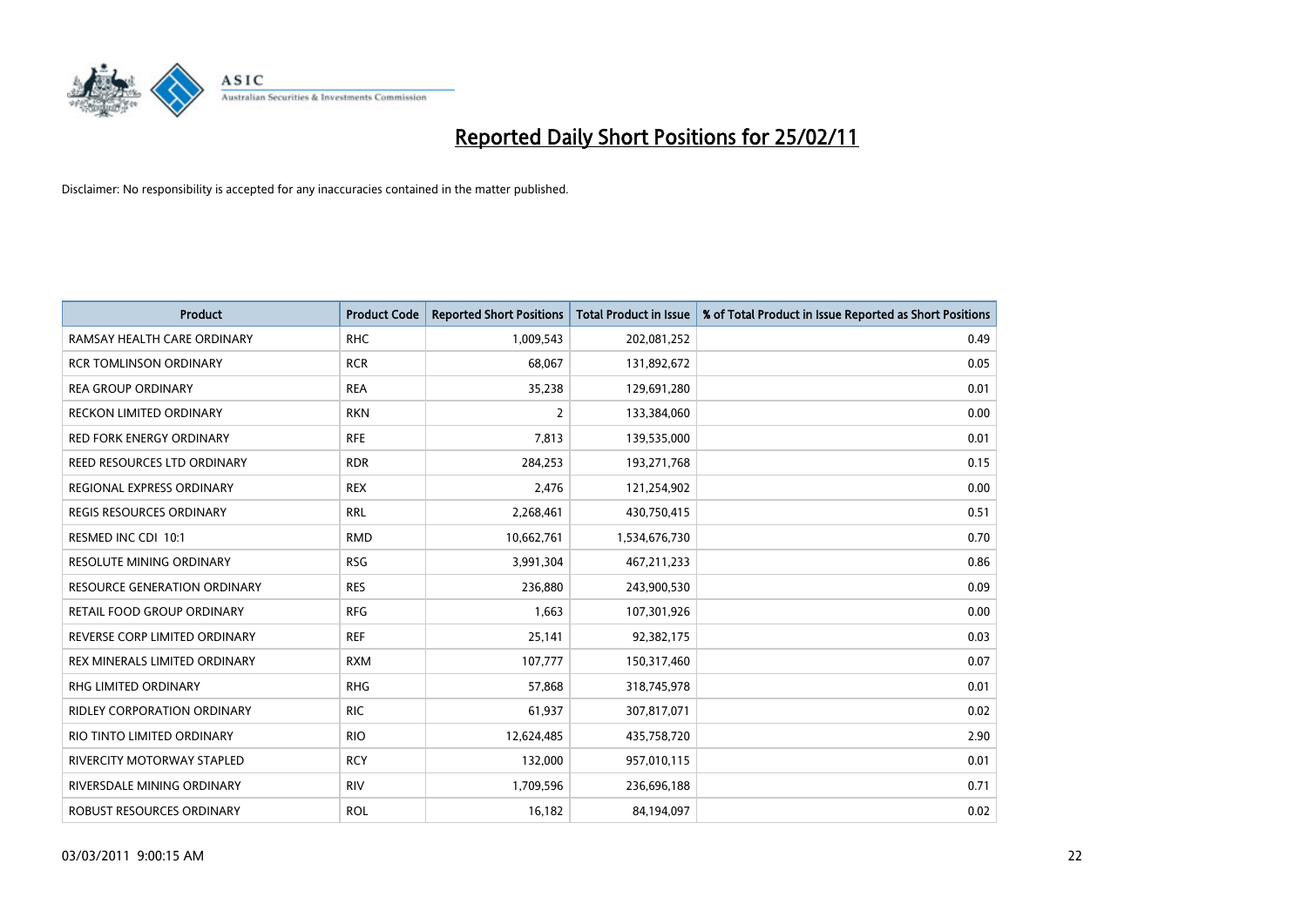

| <b>Product</b>                           | <b>Product Code</b> | <b>Reported Short Positions</b> | Total Product in Issue | % of Total Product in Issue Reported as Short Positions |
|------------------------------------------|---------------------|---------------------------------|------------------------|---------------------------------------------------------|
| ROC OIL COMPANY ORDINARY                 | <b>ROC</b>          | 13,217,112                      | 713,154,560            | 1.86                                                    |
| SAI GLOBAL LIMITED ORDINARY              | SAI                 | 220,769                         | 198,012,813            | 0.09                                                    |
| SALMAT LIMITED ORDINARY                  | <b>SLM</b>          | 101,137                         | 159,749,049            | 0.06                                                    |
| SAMSON OIL & GAS LTD ORDINARY            | <b>SSN</b>          | 442,712                         | 1,690,561,916          | 0.03                                                    |
| SANDFIRE RESOURCES ORDINARY              | <b>SFR</b>          | 64,682                          | 148,309,969            | 0.03                                                    |
| <b>SANTOS LTD ORDINARY</b>               | <b>STO</b>          | 6,865,432                       | 874,244,207            | 0.75                                                    |
| SARACEN MINERAL ORDINARY                 | <b>SAR</b>          | 355,962                         | 492,151,415            | 0.06                                                    |
| SEDGMAN LIMITED ORDINARY                 | <b>SDM</b>          | 319,857                         | 207,997,898            | 0.15                                                    |
| SEEK LIMITED ORDINARY                    | <b>SEK</b>          | 3,941,401                       | 336,584,488            | 1.17                                                    |
| SENETAS CORPORATION ORDINARY             | <b>SEN</b>          | 756,999                         | 463,105,195            | 0.16                                                    |
| SERVCORP LIMITED ORDINARY                | SRV                 | 179,316                         | 98,440,807             | 0.18                                                    |
| SERVICE STREAM ORDINARY                  | <b>SSM</b>          | 444,392                         | 283,418,867            | 0.16                                                    |
| SEVEN GROUP HOLDINGS ORDINARY            | <b>SVW</b>          | 102,963                         | 305,410,281            | 0.03                                                    |
| SIGMA PHARMACEUTICAL ORDINARY            | <b>SIP</b>          | 12,712,530                      | 1,178,626,572          | 1.07                                                    |
| SIHAYO GOLD LIMITED ORDINARY             | <b>SIH</b>          | 229,964                         | 614,486,646            | 0.04                                                    |
| SILEX SYSTEMS ORDINARY                   | <b>SLX</b>          | 243.926                         | 170,123,997            | 0.14                                                    |
| SILVER LAKE RESOURCE ORDINARY            | <b>SLR</b>          | 253,129                         | 178,882,838            | 0.14                                                    |
| SIMS METAL MGMT LTD ORDINARY             | <b>SGM</b>          | 3,659,122                       | 204,921,757            | 1.79                                                    |
| SINGAPORE TELECOMM. CHESS DEPOSITARY INT | SGT                 | 3,596,001                       | 318,538,714            | 1.12                                                    |
| SKILLED GROUP LTD ORDINARY               | <b>SKE</b>          | 468,205                         | 190,738,408            | 0.24                                                    |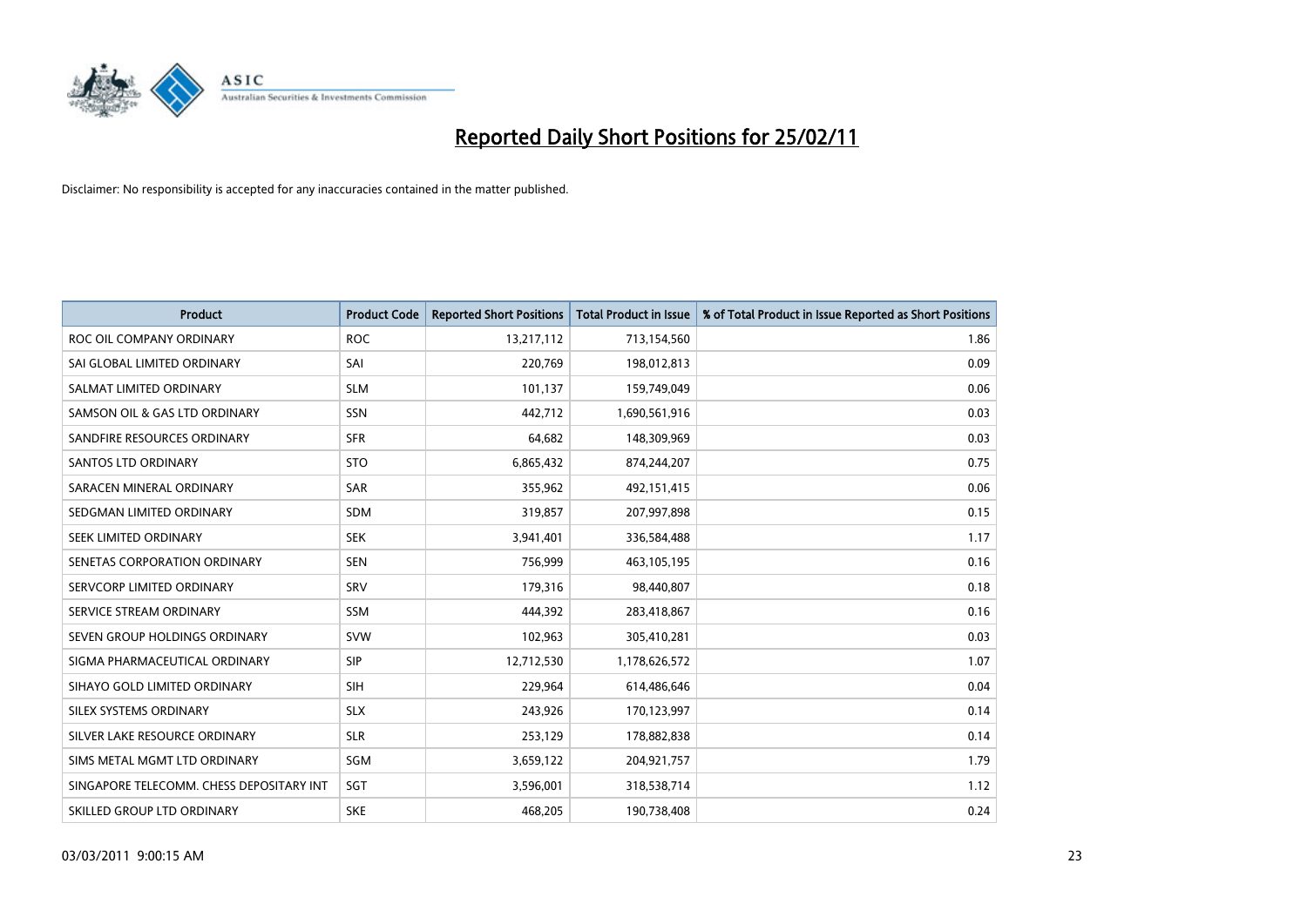

| Product                                  | <b>Product Code</b> | <b>Reported Short Positions</b> | <b>Total Product in Issue</b> | % of Total Product in Issue Reported as Short Positions |
|------------------------------------------|---------------------|---------------------------------|-------------------------------|---------------------------------------------------------|
| SKY CITY ENTERTAIN, ORDINARY             | <b>SKC</b>          | 1,901,849                       | 575,114,687                   | 0.33                                                    |
| SKY NETWORK ORDINARY                     | <b>SKT</b>          | 302,328                         | 389,139,785                   | 0.08                                                    |
| SMS MANAGEMENT, ORDINARY                 | <b>SMX</b>          | 175,210                         | 67,661,358                    | 0.26                                                    |
| SONIC HEALTHCARE ORDINARY                | <b>SHL</b>          | 5,332,749                       | 388,429,875                   | 1.38                                                    |
| SOUL PATTINSON (W.H) ORDINARY            | SOL                 | 28,942                          | 238,640,580                   | 0.01                                                    |
| SOUTH BOULDER MINES ORDINARY             | <b>STB</b>          | 4,167                           | 79,485,688                    | 0.01                                                    |
| SP AUSNET STAPLED SECURITIES             | SPN                 | 6,508,514                       | 2,795,115,439                 | 0.23                                                    |
| SPARK INFRASTRUCTURE STAPLED NOTE & UNIT | SKI                 | 30,528,202                      | 1,326,734,264                 | 2.29                                                    |
| SPDR 200 FUND ETF UNITS                  | <b>STW</b>          | 8                               | 51,439,159                    | 0.00                                                    |
| SPECIALTY FASHION ORDINARY               | <b>SFH</b>          | 2,750,731                       | 191,686,122                   | 1.43                                                    |
| SPHERE MINERALS LTD ORDINARY             | <b>SPH</b>          | 1,991                           | 171,348,151                   | 0.00                                                    |
| SPOTLESS GROUP LTD ORDINARY              | <b>SPT</b>          | 2,503,341                       | 261,070,153                   | 0.95                                                    |
| ST BARBARA LIMITED ORDINARY              | <b>SBM</b>          | 3,406,153                       | 325,615,389                   | 1.05                                                    |
| STAGING CONNECTIONS ORDINARY             | <b>STG</b>          | 2,917,189                       | 78,317,726                    | 3.72                                                    |
| STANMORE COAL LTD ORDINARY               | <b>SMR</b>          | 32,031                          | 87,250,738                    | 0.04                                                    |
| STH AMERICAN COR LTD ORDINARY            | SAY                 | 9.200                           | 233,651,371                   | 0.00                                                    |
| STH CRS ELECT ENGNR ORDINARY             | <b>SXE</b>          | 14,781                          | 124,178,939                   | 0.01                                                    |
| STHN CROSS MEDIA ORDINARY                | SXL                 | 704,730                         | 378,827,750                   | 0.19                                                    |
| STOCKLAND UNITS/ORD STAPLED              | SGP                 | 15,841,738                      | 2,383,036,717                 | 0.65                                                    |
| STRAITS RES LTD. ORDINARY                | SRO                 | 1,965,731                       | 316,342,835                   | 0.61                                                    |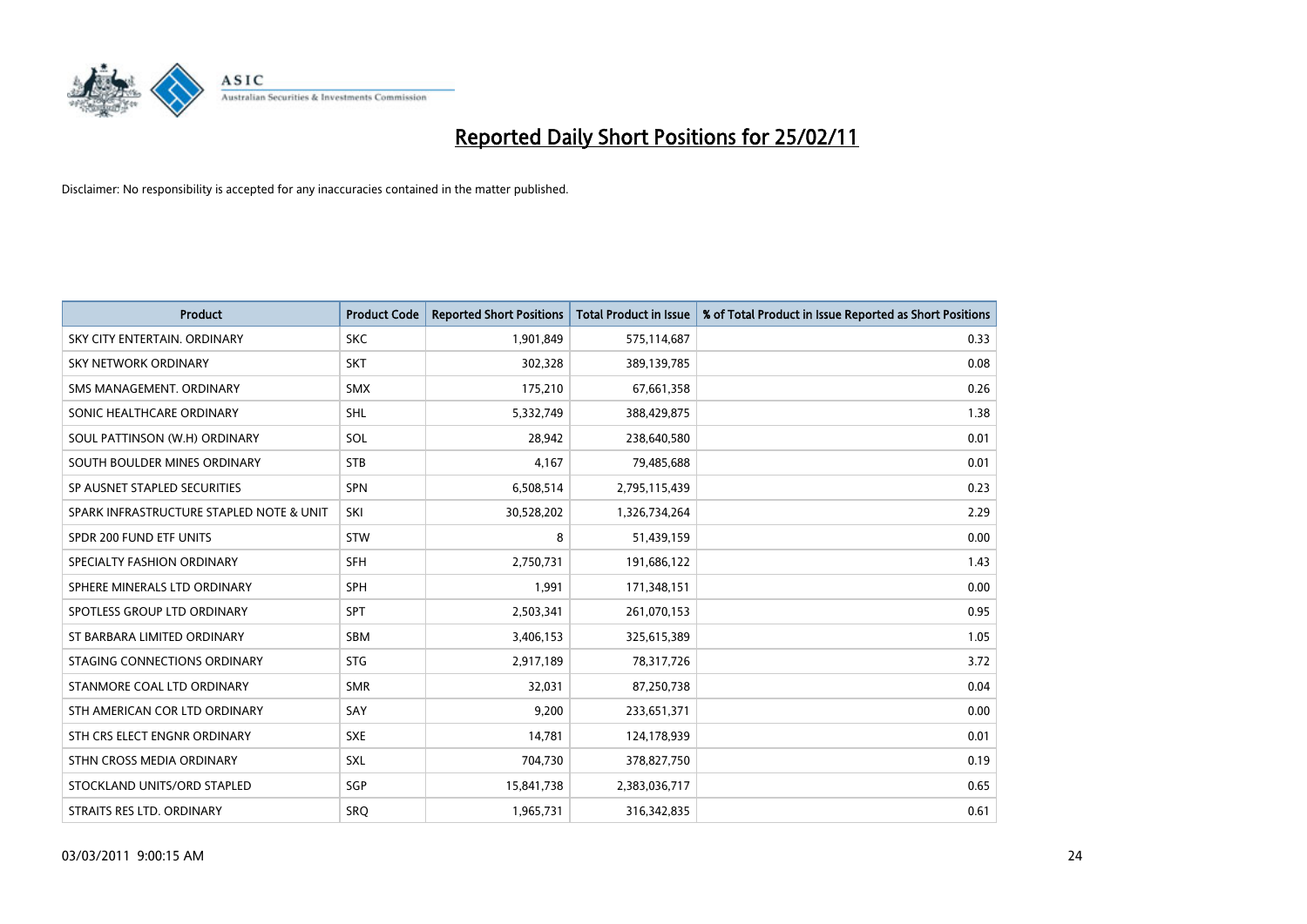

| <b>Product</b>                      | <b>Product Code</b> | <b>Reported Short Positions</b> | <b>Total Product in Issue</b> | % of Total Product in Issue Reported as Short Positions |
|-------------------------------------|---------------------|---------------------------------|-------------------------------|---------------------------------------------------------|
| <b>STW COMMUNICATIONS ORDINARY</b>  | SGN                 | 266,996                         | 364,310,964                   | 0.07                                                    |
| SUNCORP GROUP LTD ORDINARY          | <b>SUN</b>          | 5,047,612                       | 1,281,390,524                 | 0.39                                                    |
| SUNDANCE ENERGY ORDINARY            | <b>SEA</b>          | 14,957                          | 276,709,585                   | 0.01                                                    |
| SUNDANCE RESOURCES ORDINARY         | SDL                 | 14,552,422                      | 2,712,401,668                 | 0.53                                                    |
| SUNLAND GROUP LTD ORDINARY          | <b>SDG</b>          | 340,609                         | 225,572,921                   | 0.14                                                    |
| SUPER RET REP LTD ORDINARY          | <b>SUL</b>          | 106,358                         | 129,039,842                   | 0.08                                                    |
| SWICK MINING ORDINARY               | <b>SWK</b>          | 278,856                         | 236,724,970                   | 0.12                                                    |
| SYLVANIA RESOURCES ORDINARY         | <b>SLV</b>          | 460                             | 301,961,805                   | 0.00                                                    |
| SYMEX HOLDINGS ORDINARY             | <b>SYM</b>          | 6,633                           | 125,037,628                   | 0.01                                                    |
| TABCORP HOLDINGS LTD ORDINARY       | <b>TAH</b>          | 1,192,425                       | 684,918,140                   | 0.17                                                    |
| <b>TALENT2 INTERNATION ORDINARY</b> | <b>TWO</b>          | 7                               | 142,009,500                   | 0.00                                                    |
| <b>TALISMAN MINING ORDINARY</b>     | <b>TLM</b>          | 18,675                          | 130,438,627                   | 0.01                                                    |
| <b>TANAMI GOLD NL ORDINARY</b>      | <b>TAM</b>          | 30,324                          | 260,947,676                   | 0.02                                                    |
| TAP OIL LIMITED ORDINARY            | <b>TAP</b>          | 1,192,189                       | 240,967,311                   | 0.50                                                    |
| TASSAL GROUP LIMITED ORDINARY       | <b>TGR</b>          | 29,890                          | 146,304,404                   | 0.01                                                    |
| <b>TATTS GROUP LTD ORDINARY</b>     | <b>TTS</b>          | 24,273,321                      | 1,300,888,465                 | 1.86                                                    |
| TELECOM CORPORATION ORDINARY        | <b>TEL</b>          | 21,742,222                      | 1,924,626,240                 | 1.15                                                    |
| TELSTRA CORPORATION. ORDINARY       | <b>TLS</b>          | 56,293,699                      | 12,443,074,357                | 0.43                                                    |
| TEN NETWORK HOLDINGS ORDINARY       | <b>TEN</b>          | 22,155,269                      | 1,045,236,720                 | 2.11                                                    |
| TERANGA GOLD CORP CDI 1:1           | TGZ                 | 186,031                         | 149,817,696                   | 0.12                                                    |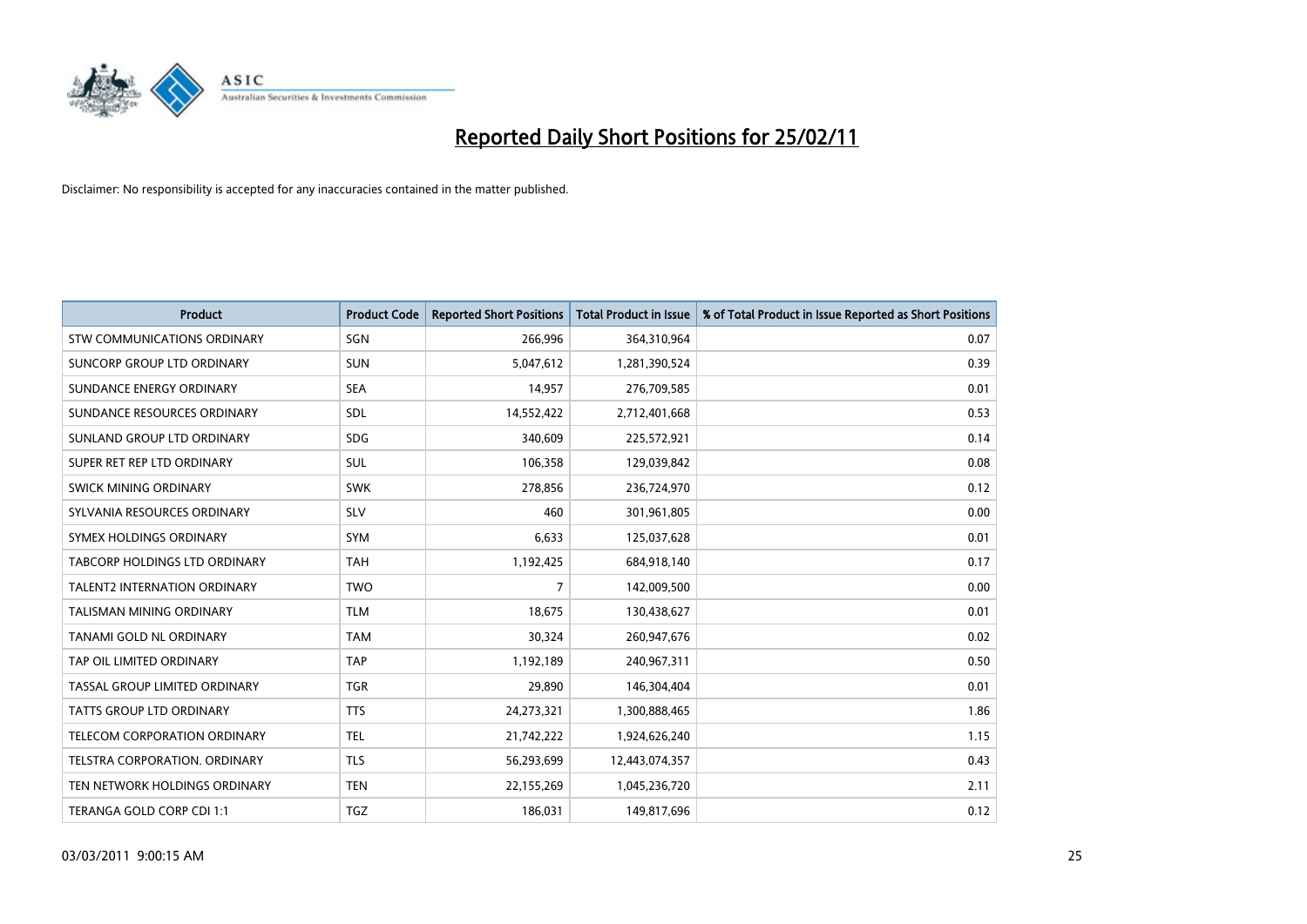

| <b>Product</b>                          | <b>Product Code</b> | <b>Reported Short Positions</b> | <b>Total Product in Issue</b> | % of Total Product in Issue Reported as Short Positions |
|-----------------------------------------|---------------------|---------------------------------|-------------------------------|---------------------------------------------------------|
| TERRAMIN AUSTRALIA, ORDINARY            | <b>TZN</b>          | 104,300                         | 167,315,574                   | 0.06                                                    |
| TFS CORPORATION LTD ORDINARY            | <b>TFC</b>          | 64,242                          | 228,397,097                   | 0.02                                                    |
| THE REJECT SHOP ORDINARY                | <b>TRS</b>          | 356,159                         | 26,033,570                    | 1.37                                                    |
| THOR MINING PLC CHESS DEPOSITARY        | <b>THR</b>          | 2,307                           | 240,235,256                   | 0.00                                                    |
| THORN GROUP LIMITED ORDINARY            | <b>TGA</b>          | 21,782                          | 129,858,924                   | 0.01                                                    |
| THUNDELARRA EXPLOR, ORDINARY            | <b>THX</b>          | 11,274                          | 153,414,483                   | 0.01                                                    |
| <b>TIGER RESOURCES ORDINARY</b>         | <b>TGS</b>          | 228,896                         | 597,523,151                   | 0.04                                                    |
| TIMBERCORP LIMITED ORDINARY             | <b>TIM</b>          | 90,074                          | 352,071,429                   | 0.02                                                    |
| TISHMAN SPEYER UNITS                    | <b>TSO</b>          | 50,454                          | 338,440,904                   | 0.01                                                    |
| TNG LIMITED ORDINARY                    | <b>TNG</b>          | 4,321                           | 258,055,076                   | 0.00                                                    |
| TOLL HOLDINGS LTD ORDINARY              | <b>TOL</b>          | 16,301,425                      | 706,577,616                   | 2.31                                                    |
| TORO ENERGY LIMITED ORDINARY            | <b>TOE</b>          | 35,404                          | 964,936,676                   | 0.00                                                    |
| <b>TOWER AUSTRALIA ORDINARY</b>         | <b>TAL</b>          | 137,195                         | 419,652,394                   | 0.02                                                    |
| <b>TOWER LIMITED ORDINARY</b>           | <b>TWR</b>          | 696,119                         | 263,603,448                   | 0.26                                                    |
| TOX FREE SOLUTIONS ORDINARY             | <b>TOX</b>          | 91,044                          | 91,905,500                    | 0.10                                                    |
| TPG TELECOM LIMITED ORDINARY            | <b>TPM</b>          | 3,718,264                       | 775,522,421                   | 0.46                                                    |
| TRANSFIELD SERV INFR STAPLED SECURITIES | <b>TSI</b>          | 1,129,670                       | 434,862,971                   | 0.26                                                    |
| TRANSFIELD SERVICES ORDINARY            | <b>TSE</b>          | 927,238                         | 549,715,957                   | 0.17                                                    |
| TRANSPACIFIC INDUST, ORDINARY           | <b>TPI</b>          | 19,432,426                      | 960,638,735                   | 2.02                                                    |
| TRANSURBAN GROUP TRIPLE STAPLED SEC.    | <b>TCL</b>          | 4.422.967                       | 1,443,543,731                 | 0.31                                                    |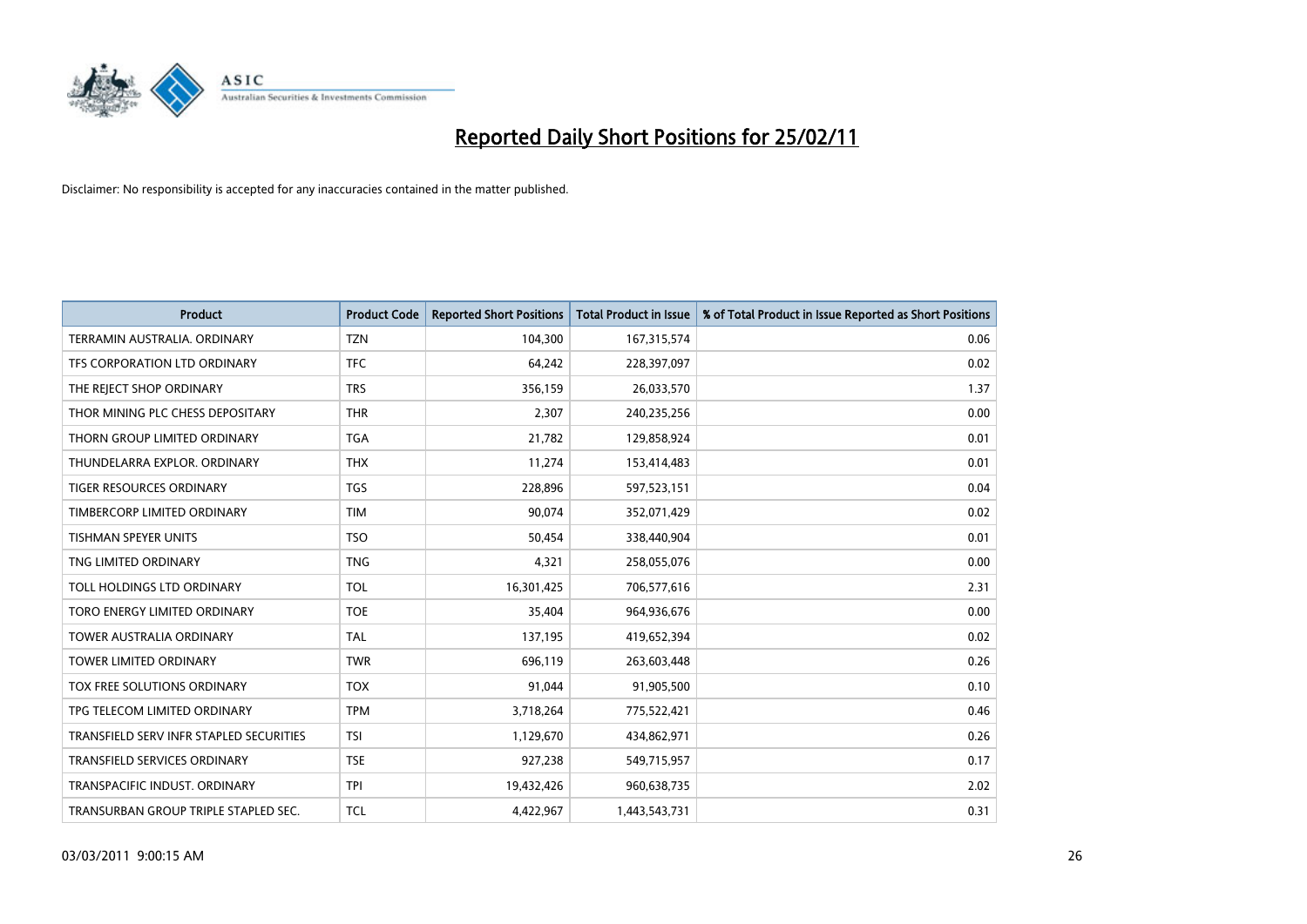

| <b>Product</b>                            | <b>Product Code</b> | <b>Reported Short Positions</b> | Total Product in Issue | % of Total Product in Issue Reported as Short Positions |
|-------------------------------------------|---------------------|---------------------------------|------------------------|---------------------------------------------------------|
| <b>TRINITY GROUP STAPLED SECURITIES</b>   | <b>TCQ</b>          | 3,419                           | 231,701,539            | 0.00                                                    |
| TROY RESOURCES NL ORDINARY                | <b>TRY</b>          | 52,058                          | 87,565,323             | 0.06                                                    |
| <b>UGL LIMITED ORDINARY</b>               | <b>UGL</b>          | 4,561,136                       | 166,028,705            | 2.76                                                    |
| UNILIFE CORPORATION CDI US PROHIBITED     | <b>UNS</b>          | 213,342                         | 277,791,611            | 0.07                                                    |
| UXC LIMITED ORDINARY                      | <b>UXC</b>          | 712,072                         | 305,789,718            | 0.22                                                    |
| VALAD PROPERTY GROUP STAPLED US PROHIBIT. | <b>VPG</b>          | 4,456,749                       | 115,108,116            | 3.87                                                    |
| <b>VDM GROUP LIMITED ORDINARY</b>         | <b>VMG</b>          | 15,970                          | 193,127,749            | 0.01                                                    |
| <b>VENTURE MINERALS ORDINARY</b>          | <b>VMS</b>          | 127,332                         | 220,943,592            | 0.06                                                    |
| <b>VENTUREX RESOURCES ORDINARY</b>        | <b>VXR</b>          | 3,185,689                       | 1,052,501,691          | 0.31                                                    |
| <b>VILLAGE ROADSHOW LTD ORDINARY</b>      | <b>VRL</b>          | 1,000                           | 151,668,100            | 0.00                                                    |
| VIRGIN BLUE HOLDINGS ORDINARY             | <b>VBA</b>          | 24,995,213                      | 2,210,197,600          | 1.12                                                    |
| <b>VISION GROUP HLDGS ORDINARY</b>        | <b>VGH</b>          | 78.000                          | 73,583,806             | 0.11                                                    |
| <b>VITA GROUP LTD ORDINARY</b>            | <b>VTG</b>          | 75,190                          | 142,499,800            | 0.05                                                    |
| VITERRA INC CDI 1:1                       | <b>VTA</b>          | 3,828                           | 68,629,939             | 0.01                                                    |
| <b>VMOTO LIMITED ORDINARY</b>             | <b>VMT</b>          | 17,455                          | 593,865,868            | 0.00                                                    |
| VNGD US TOTAL MARKET CDI 1:1              | <b>VTS</b>          | 2,490                           | 388,002                | 0.64                                                    |
| WATPAC LIMITED ORDINARY                   | <b>WTP</b>          | 37,675                          | 183,341,382            | 0.01                                                    |
| <b>WDS LIMITED ORDINARY</b>               | <b>WDS</b>          | 63,432                          | 143,107,458            | 0.05                                                    |
| WEBFIRM GROUP LTD ORDINARY                | <b>WFM</b>          | 10,373                          | 676,242,536            | 0.00                                                    |
| WEBJET LIMITED ORDINARY                   | <b>WEB</b>          | 53,851                          | 77,961,278             | 0.07                                                    |